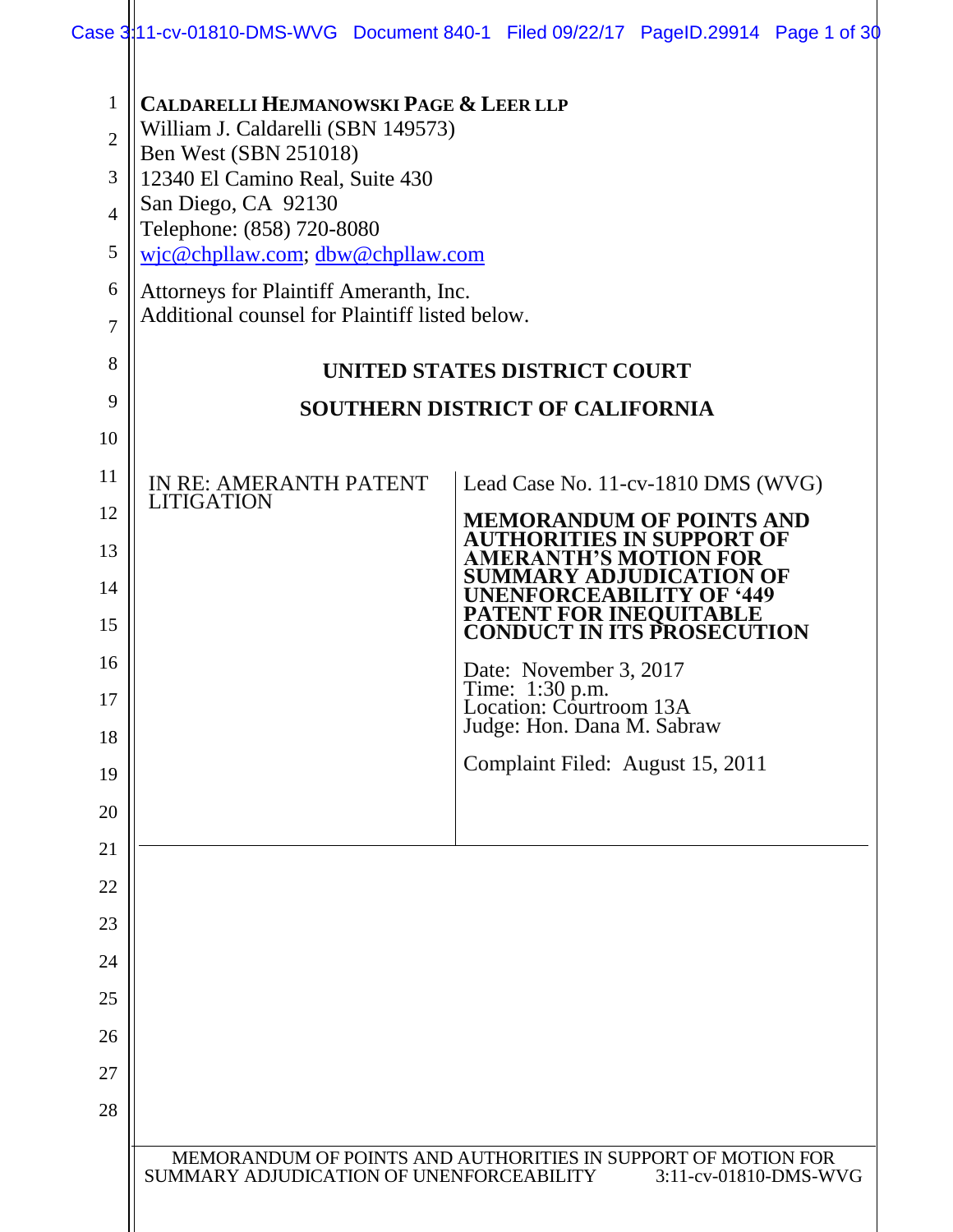| $\mathbf{1}$                      | <b>Additional counsel for Plaintiff Ameranth, Inc.:</b>                                                                            |
|-----------------------------------|------------------------------------------------------------------------------------------------------------------------------------|
| $\overline{2}$                    | <b>FABIANO LAW FIRM, P.C.</b>                                                                                                      |
| 3                                 | Michael D. Fabiano (SBN #167058)                                                                                                   |
| $\overline{4}$                    | 12526 High Bluff Drive, Suite 300                                                                                                  |
| 5                                 | San Diego, CA 92130<br>Telephone: (619) 742-9631                                                                                   |
| mdfabiano@fabianolawfirm.com<br>6 |                                                                                                                                    |
| $\tau$                            | <b>OSBORNE LAW LLC</b>                                                                                                             |
| 8                                 | John W. Osborne (Appointed Pro Hac Vice)<br>33 Habitat Lane                                                                        |
| 9                                 | Cortlandt Manor, NY 10567                                                                                                          |
| 10                                | Telephone: (914) 714-5936                                                                                                          |
| 11                                | josborne@osborneipl.com                                                                                                            |
| 12                                | <b>WATTS LAW OFFICES</b>                                                                                                           |
| 13                                | Ethan M. Watts (SBN #234441)<br>12340 El Camino Real, Suite 430                                                                    |
| 14                                | San Diego, CA 92130                                                                                                                |
| 15                                | Telephone: (858) 509-0808<br>Facsimile: (619) 878-5784                                                                             |
| 16                                | emw@ewattslaw.com                                                                                                                  |
| 17                                | <b>WITKOW BASKIN</b>                                                                                                               |
| 18                                | Brandon Witkow (SBN 210443)                                                                                                        |
| 19                                | 21031 Ventura Blvd., Suite 603                                                                                                     |
| 20                                | Woodland Hills, CA 91364<br>Tel: (818)296-9508                                                                                     |
|                                   | Fax: (818)296-9510                                                                                                                 |
| 21                                | bw@witkowlaw.com                                                                                                                   |
| 22                                |                                                                                                                                    |
| 23<br>24                          |                                                                                                                                    |
| 25                                |                                                                                                                                    |
| 26                                |                                                                                                                                    |
| 27                                |                                                                                                                                    |
| 28                                |                                                                                                                                    |
|                                   |                                                                                                                                    |
|                                   | MEMORANDUM OF POINTS AND AUTHORITIES IN SUPPORT OF MOTION FOR<br>SUMMARY ADJUDICATION OF UNENFORCEABILITY<br>3:11-cv-01810-DMS-WVG |
|                                   |                                                                                                                                    |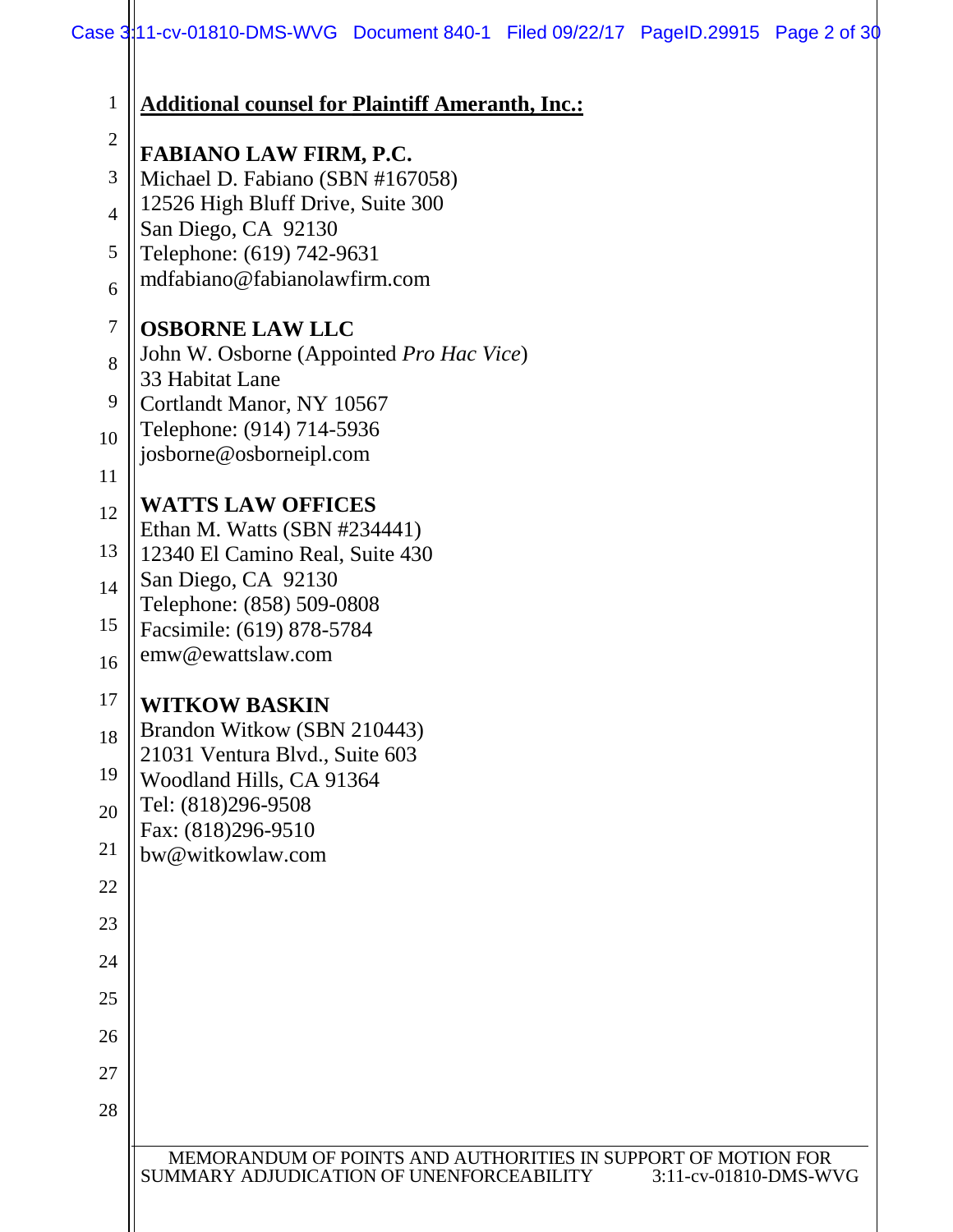## **TABLE OF CONTENTS**

|                |    |             | <b>TABLE OF CONTENTS</b>                                                                                                                                        |  |
|----------------|----|-------------|-----------------------------------------------------------------------------------------------------------------------------------------------------------------|--|
| $\overline{2}$ | Ι. |             |                                                                                                                                                                 |  |
| 3              | П. |             |                                                                                                                                                                 |  |
| 4              |    | A.          |                                                                                                                                                                 |  |
| 5<br>6         |    | <b>B.</b>   | <b>IPDEV</b> Failed To Disclose The CBM Challenge to the Claims of Ameranth's<br>'077 Patent Which the '449 Patent Copies and the Claim Interpretation Made     |  |
| 7              |    |             | 1.<br>The Issue—The CBM Challenge to the "077 Patent and the Basis of the                                                                                       |  |
| 8<br>9         |    |             | 2.<br>Failure to Disclose the CBM Petition and the Basis of the Non-                                                                                            |  |
| 10<br>11       |    |             | 3.<br>IPDEV Created "Willful Blindness" on Behalf of the '449 Prosecutors<br>For the CBM Proceedings, Demonstrating an Intent to Deceive the                    |  |
| 12<br>13       |    | $C_{\cdot}$ | IPDEV Failed to Disclose the Challenges to the Validity of the Claims of the<br>'077 Patent Pending in the SDCA During the Pendency of the '449 Patent          |  |
| 14             |    |             | The Issue- QuikOrder (IPDEV's Affiliate) and the other Defendants'<br>1.                                                                                        |  |
| 15<br>16       |    |             | Failure to Disclose Related Litigation Over the Validity of the Claims<br>2.                                                                                    |  |
| 17             |    |             | IPDEV Created "Willful Blindness" on Behalf of the '449 Prosecutors<br>3.<br>for the '077 Litigation, Demonstrating an Intent to Deceive the PTO 14             |  |
| 18<br>19       |    | D.          | <b>IPDEV</b> Failed to Disclose Claim Constructions of the Terms of Ameranth's<br>Patents that Were Inconsistent with Positions Taken in the '449 Prosecution17 |  |
| 20             |    |             | The Issue—The EDTX Constructions of Ameranth's Patents And<br>1.<br>Determination that Cupps Does Not Teach Synchronization"17                                  |  |
| 21             |    |             | Failure to Disclose the EDTX Claim Construction Orders Was Material19<br>2.                                                                                     |  |
| 22<br>23       |    |             | 3.<br>The '449 Prosecuting Attorneys Were Made Willfully Blind to the                                                                                           |  |
| 24<br>25       |    | Ε.          | IPDEV Intentionally Failed To Disclose That The Claims Of The '077 Patent                                                                                       |  |
| 26             | Ш. |             |                                                                                                                                                                 |  |
| 27<br>28       |    |             |                                                                                                                                                                 |  |
|                |    |             | 1                                                                                                                                                               |  |
|                |    |             | MEMORANDUM OF POINTS AND AUTHORITIES IN SUPPORT OF MOTION FOR                                                                                                   |  |
|                |    |             | SUMMARY ADJUDICATION OF UNENFORCEABILITY<br>3:11-cv-01810-DMS-WVG                                                                                               |  |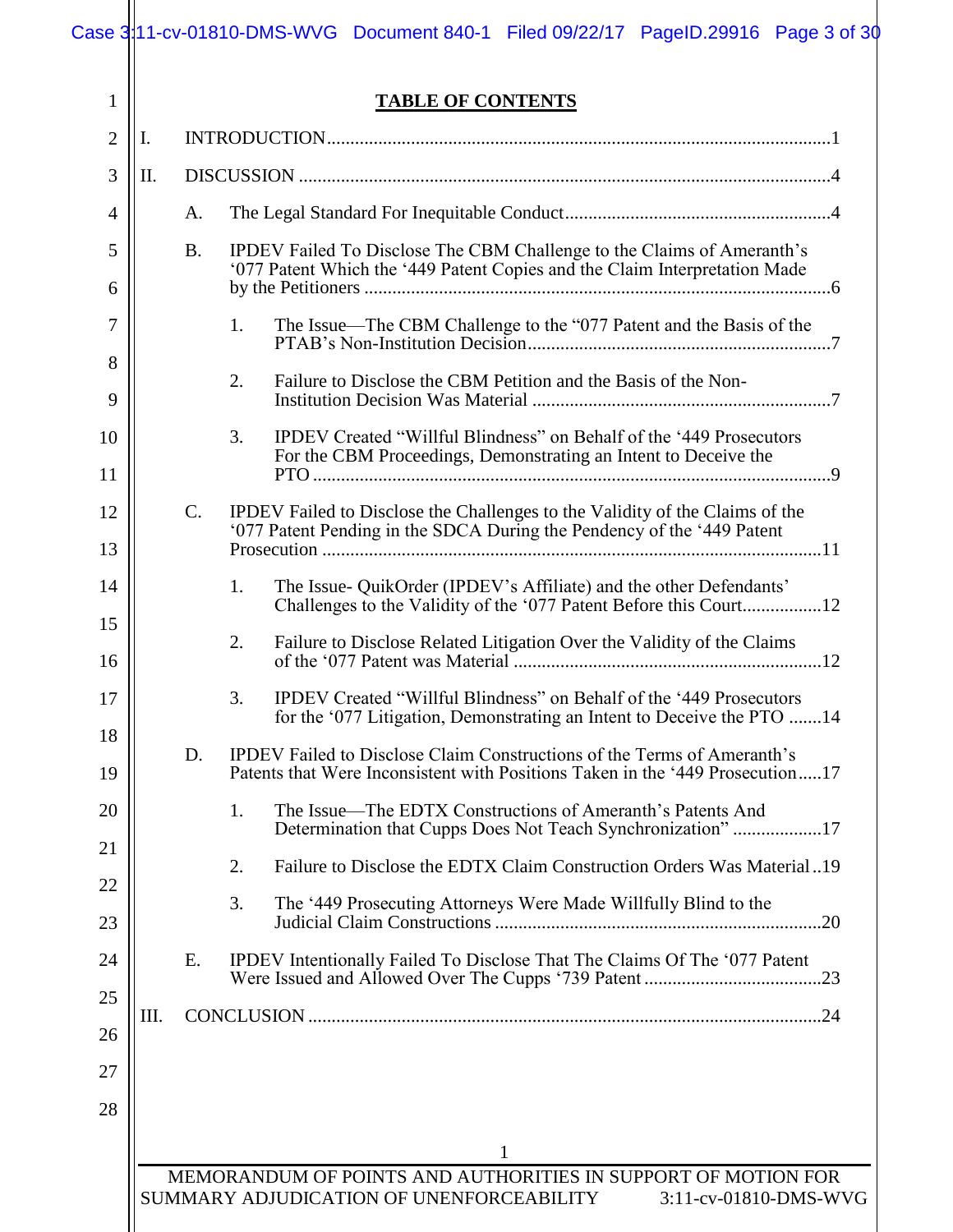|                | Case 3:11-cv-01810-DMS-WVG Document 840-1 Filed 09/22/17 PageID.29917 Page 4 of 30         |
|----------------|--------------------------------------------------------------------------------------------|
| $\mathbf{1}$   | <b>TABLE OF AUTHORITIES</b>                                                                |
| $\mathbf{2}$   | <b>Cases</b>                                                                               |
| 3              |                                                                                            |
| $\overline{4}$ |                                                                                            |
| 5              | Brasseler, U.S.A. I, L.P. v. Stryker Sales Corp., 267 F.3d 1370 (Fed. Cir. 2001)  6, 9, 11 |
| 6              | Bristol-Myers Squibb Co. v. Rhone-Poulenc Rorer, Inc., 326 F.3d 1226 (Fed. Cir. 2003)  5   |
| $\overline{7}$ |                                                                                            |
| $8\,$          | Critikon, Inc. v. Becton Dickenson Vascular Access, Inc., 120 F.3d 1253 (Fed.Cir.1997) 6   |
| 9<br>10        | DaimlerChrysler v. Feuling Adv. Tech., Inc., 276 F.Supp.2d 1054 (S.D. Cal. 2003) 19        |
| 11             | Environ Prods., Inc. v. Total Containment, Inc., 43 USPQ 2d 12881 (E.D. Pa. 1997) 5        |
| 12<br>13       |                                                                                            |
| 14             |                                                                                            |
| 15<br>16       | Levitron Mfg. Co. v. Universal Sec. Instr., Inc., 606 F.3d 1353 (Fed.Cir. 2010)  6, 19     |
| 17<br>18       |                                                                                            |
| 19             | Mallinckrodt, Inc. v. Masimo Corp., 147 Fed. Appx. 158 (Fed. Cir. 2005) 19                 |
| 20<br>21       |                                                                                            |
| 22             |                                                                                            |
| 23<br>24       | <b>Statutes</b>                                                                            |
| 25             |                                                                                            |
| 26<br>27       |                                                                                            |
| 28             |                                                                                            |
|                | 1<br>MEMORANDUM OF POINTS AND AUTHORITIES IN SUPPORT OF MOTION FOR                         |
|                | SUMMARY ADJUDICATION OF UNENFORCEABILITY<br>3:11-cv-01810-DMS-WVG                          |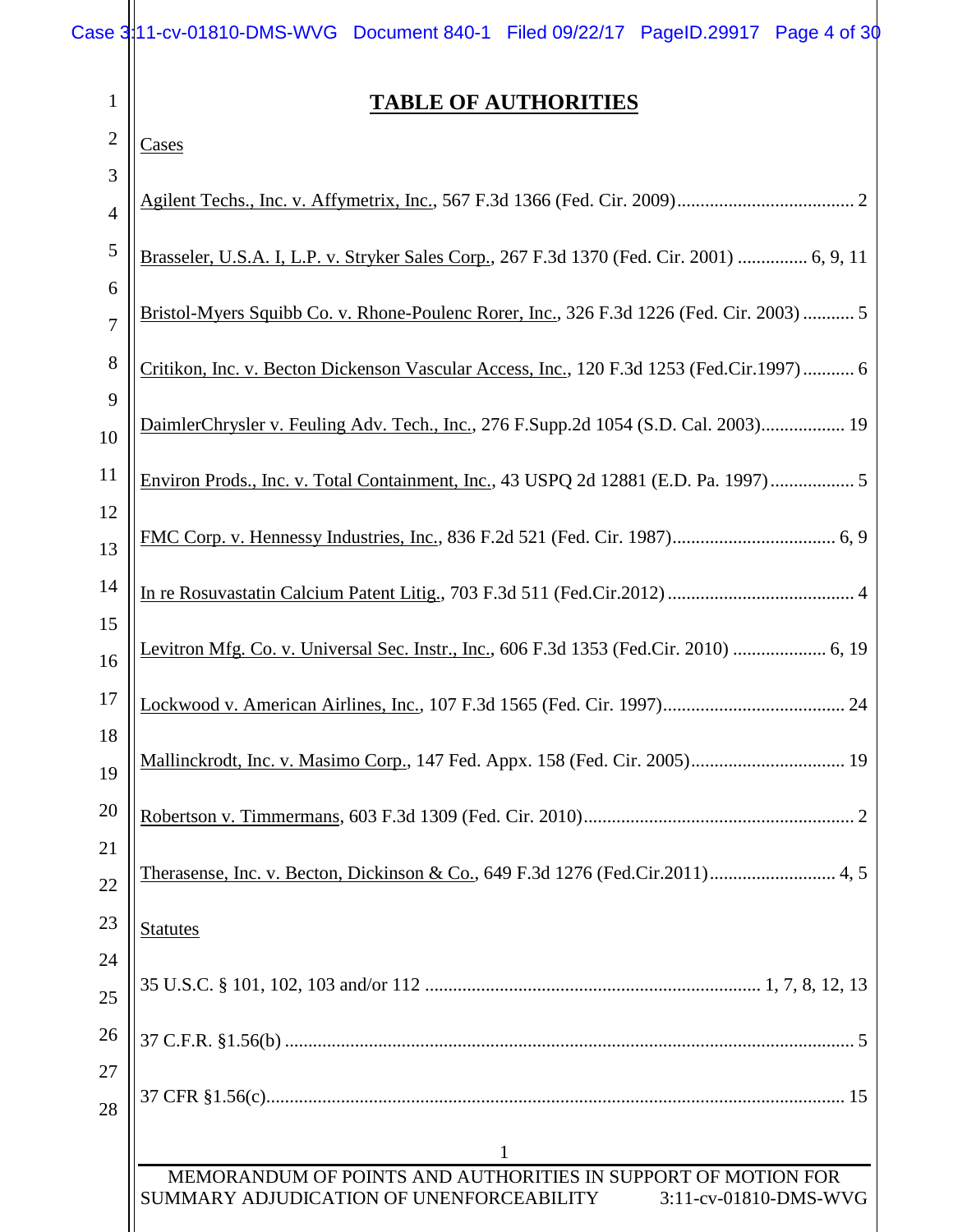# Case 3:11-cv-01810-DMS-WVG Document 840-1 Filed 09/22/17 PageID.29918 Page 5 of 30

| $\,1\,$          |                                                                                 |
|------------------|---------------------------------------------------------------------------------|
| $\overline{c}$   |                                                                                 |
| 3                |                                                                                 |
| $\overline{4}$   |                                                                                 |
| 5                |                                                                                 |
| $\sqrt{6}$       |                                                                                 |
| $\boldsymbol{7}$ |                                                                                 |
| $\,8\,$          |                                                                                 |
| 9                |                                                                                 |
| $10\,$           |                                                                                 |
| 11               |                                                                                 |
| $12\,$           |                                                                                 |
| 13               |                                                                                 |
| 14               |                                                                                 |
| 15               |                                                                                 |
| 16               |                                                                                 |
| 17               |                                                                                 |
| 18               |                                                                                 |
| 19               |                                                                                 |
| 20               |                                                                                 |
| 21               |                                                                                 |
| 22               |                                                                                 |
| 23               |                                                                                 |
| 24               |                                                                                 |
| 25               |                                                                                 |
| 26               |                                                                                 |
| 27               |                                                                                 |
| 28               |                                                                                 |
|                  | $\overline{2}$<br>MEMORANDUM OF POINTS AND AUTHORITIES IN SUPPORT OF MOTION FOR |
|                  | SUMMARY ADJUDICATION OF UNENFORCEABILITY<br>3:11-cv-01810-DMS-WVG               |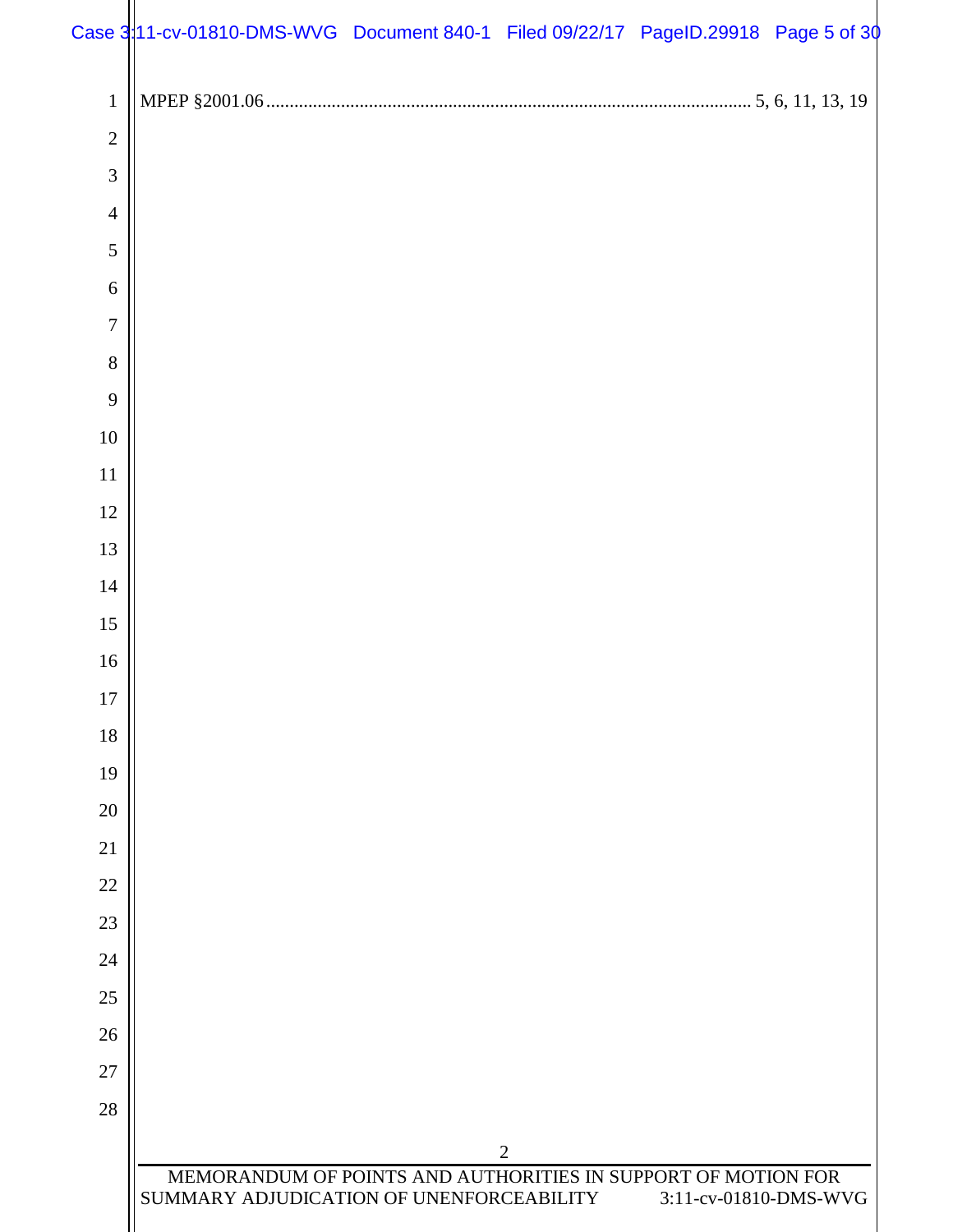12

13

14

15

16

17

18

19

20

21

## **I. INTRODUCTION**

3 4 5 6 7 8 9 10 11 Ameranth moves the Court to summarily adjudicate that IPDEV's '449 Patent is unenforceable as a result of egregious inequitable conduct in its prosecution in the PTO from August of 2012 through May of 2014. The '449 Examiner was never apprised of the existence of any related litigation nor that two federal court judges, three PTAB ALJ's, and three patent examiners had: (a) concluded that the specification on which the application for the '449 Patent was based ("Cupps") did *not* teach or disclose the claims of Ameranth's patents; and/or (b) adopted claim construction positions compelling that conclusion. Despite knowledge of these facts, IPDEV did not disclose to the '449 Examiner a single page of any document concerning all of this "but for" information.

This was not an ordinary patent prosecution. IPDEV applied for the '449 Patent intending to provoke an "inference action" in the PTO against Ameranth's '077, '850 and '325 Patents. See Dkt. No. 621, p. 18, ll. 19-27.

Exh. 19, p. 1. Yingli Wang, one of IPDEV's patent prosecutors, confirmed that the prosecutors also knew that the application for the '449 Patent was filed with the hope and expectation of causing an interference proceeding in the PTO. Exh. 14 (Wang Depo., p. 105, l. 22 to p. 106, l. 21).

22 23 24 25 26 27 28 Because IPDEV copied the claims of Ameranth's '077 Patent in its application for the '449 Patent, the primary focus of the '449 Examiner was whether those claims were supported by IPDEV's Cupps specification under 35 U.S.C. §112. See J. Whealan Decl., Dkt. 794-3, p. 40, ¶ f. In rejecting IPDEV's first attempt to copy the claims of the '077 Patent in its '645 Application, the PTO had told IPDEV that there were "112 issues." Exh. 18, p. 2. Consequently, IPDEV was fully aware that one of the critical issues of the '449 prosecution was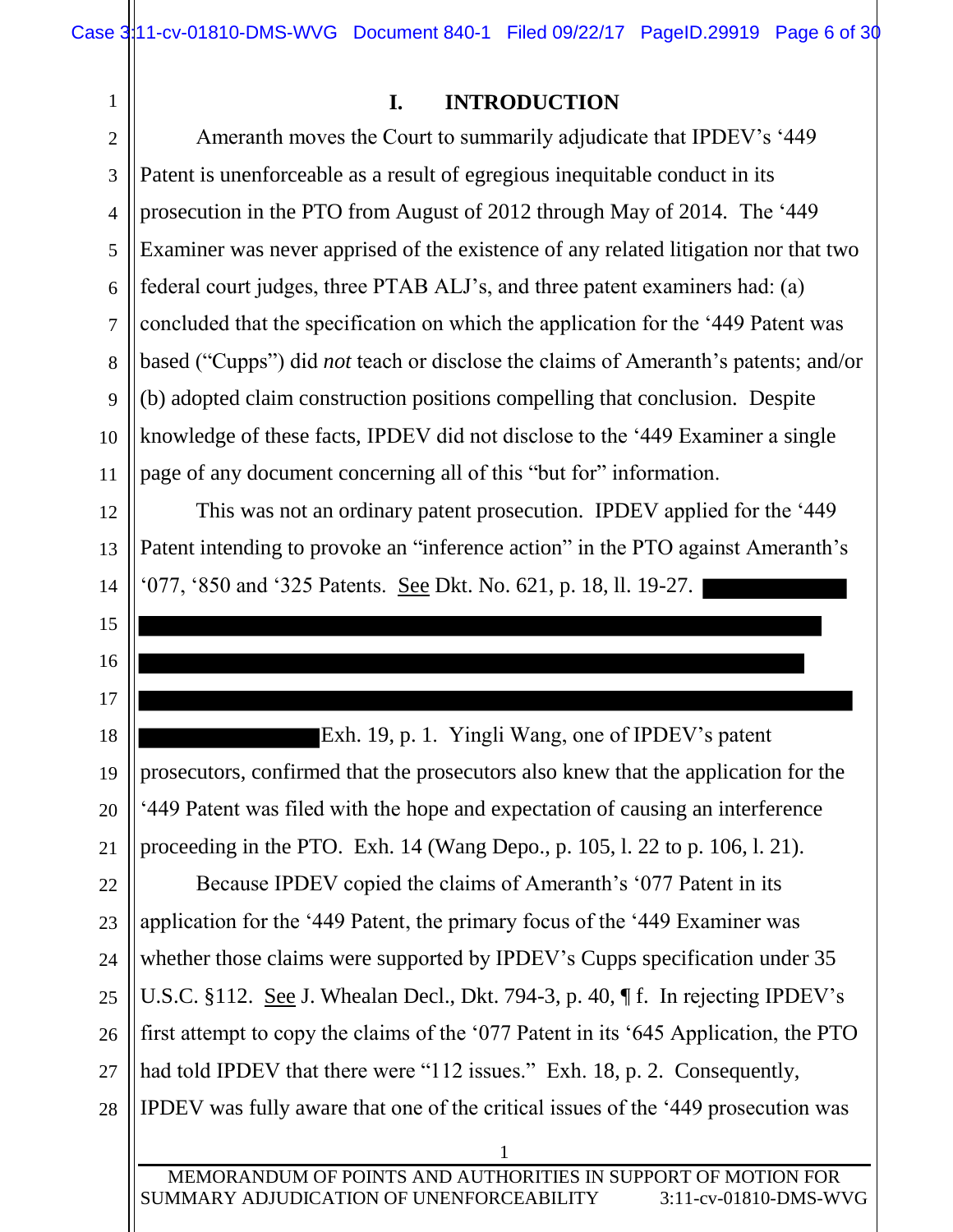1 2 3 4 5 6 7 8 9 10 11 12 13 whether IPDEV's Cupps specification contained sufficient § 112 written description for the claims being copied from Ameranth's '077 Patent. Moreover, as the Federal Circuit has stated: "Our cases now clearly hold that 'when a party challenges written description support for an interference count or the copied claim in an interference, *the originating disclosure provides the meaning of the pertinent claim language.*' Agilent Techs., Inc. v. Affymetrix, Inc., 567 F.3d 1366, 1375 (Fed. Cir. 2009) (emphasis added)." Robertson v. Timmermans, 603 F.3d 1309, 1312 (Fed. Cir. 2010). Here, Ameranth's '077 Patent (copied by the '449 Patent) contains the "originating" disclosure. Therefore, if an interference proceeding had been initiated in the PTO as IPDEV intended, for the purpose of determining whether IPDEV's specification supported the claims of the '077/'449 Patents, those claims had to be interpreted with reference to Ameranth's '077 Patent (which is a continuation of Ameranth's '850 Patent, as is Ameranth's '325 Patent).

14 15 16 17 18 19 20 21 22 23 24 25 26 27 28 Key claim terms of Ameranth's patents—including "wireless handheld computing device" and "synchronized"—were construed by federal courts **prior** to IPDEV's copy-cat patent application in ways that make it clear that the specification of the '449 Patent does not support the claims. "Wireless handheld computing device," for example, has been judicially construed as a device "sized to be held in one's hand" (Exh. 15, p. 24), whereas the smallest computer disclosed in IPDEV's Cupps specification is a laptop with a mouse and keyboard. Exh. 6. Similarly, in construing "synchronized," another federal court determined that IPDEV's specification did not support the claim term, finding: "Cupps did not disclose synchronization." Exh. 16, p. 15. Consistent with such constructions, *this Court* has explained that "the invention allows for the more efficient use of personal digital assistant ("PDA") type devices … by creating an integrated solution that formats data for smaller displays and allows for synchronization of data." Dkt. 57, Case No. 12-cv-00729. The PTO itself, in CBM proceedings challenging the '077 Patent, recognized that the claims are directed towards "non-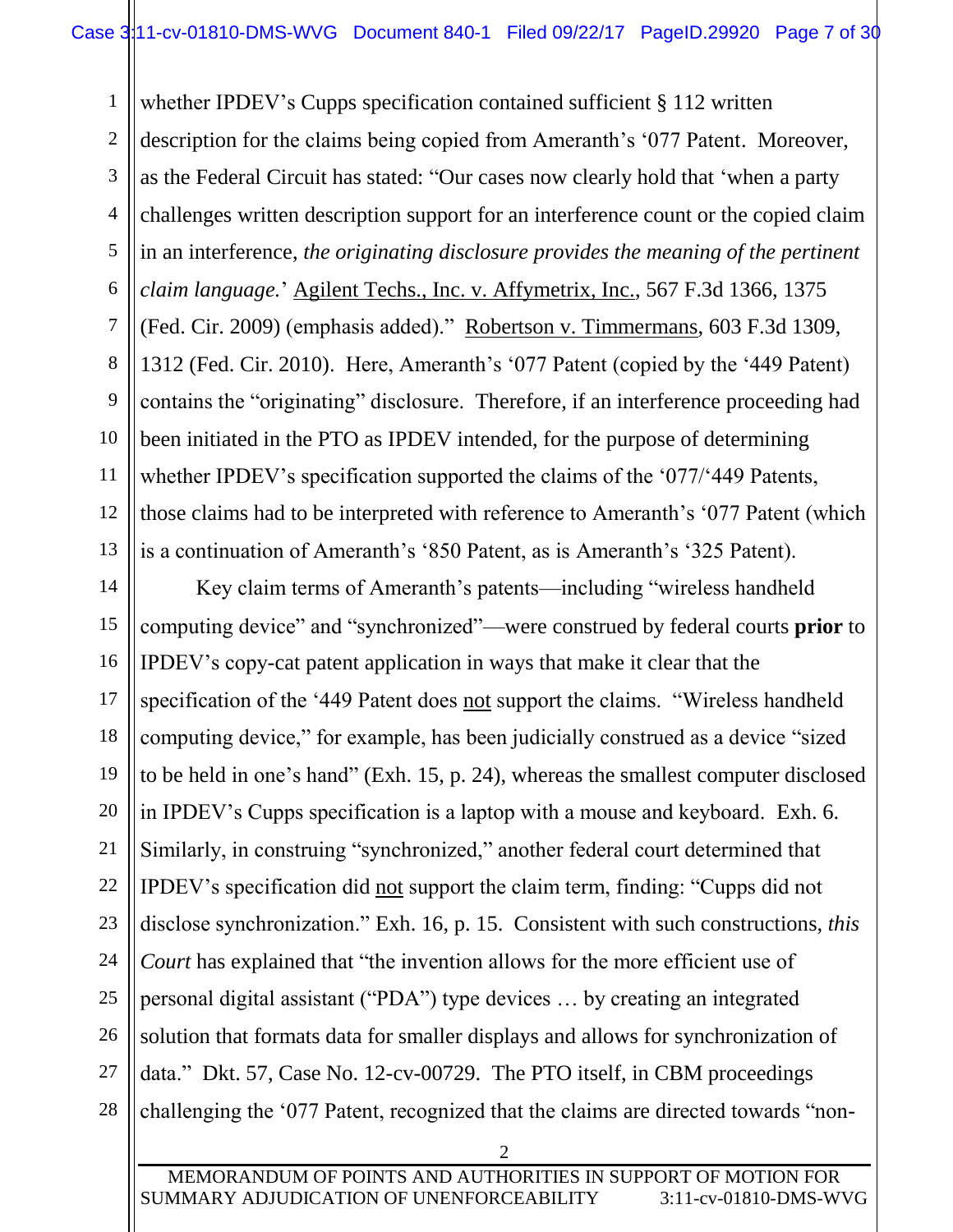1 2 3 4 5 6 7 8 9 PC-standard graphical formats [and] display sizes," and that the '077 Patent specification disclosed and supported the claim elements for "wireless handheld computing device" in its description of conversion of "Windows PC-based menu screens to *small PDA-sized displays and Web pages*." Exh. 5, p.28. Moreover, the examiners for each of Ameranth's '077, '850 and '325 Patents issued those patents expressly over Cupps, demonstrating that the Cupps specification did not disclose the claims. Further, the examiner for Ameranth's related '060 Patent found that Cupps did not disclose reservations or ticketing applications, as claimed in claims 4 and 5 of the '077 and '449 Patents. Exh. 7. p. 10.

10

11

12

13

14

15

16

17

18

19

The evidence proves that IPDEV, through its principals (James and David Kargman) and IP counsel (George Yu and Mike Warnecke), knew of but concealed all of this "related litigation" information. Had such information been disclosed to the PTO, the '449 Patent would not have issued as the material proves that IPDEV's Cupps specification does not support the copied claims. Therefore, in order to avoid a rejection, IPDEV, in violation of its duty of disclosure, withheld all of this "but for" information from the PTO. Because IPDEV's application was prosecuted secretly and without public scrutiny, IPDEV believed it could get away with this scheme, get the '449 Patent issued, and then rely on a presumption of validity to maintain the improperly obtained copy-cat patent against Ameranth.

20 21 22 23 24 25 26 27 28 IPDEV attempted to create "willful blindness" in its patent prosecution counsel (Joe Hamilton and Yingli Wang) to avoid their own disclosure duties, a strategy with which the prosecutors went along to foster plausible deniability for their failure to disclose material information to the '449 Examiner. The '449 prosecuting counsel were not provided with adverse information and documents, were ethically screened from lawyers in their own firm working on the district court infringement litigation and the CBM proceedings from which such adverse material arose, chose not to do any inquiry into related litigation and proceedings, and simply declined to read documents of which they were aware. While shielding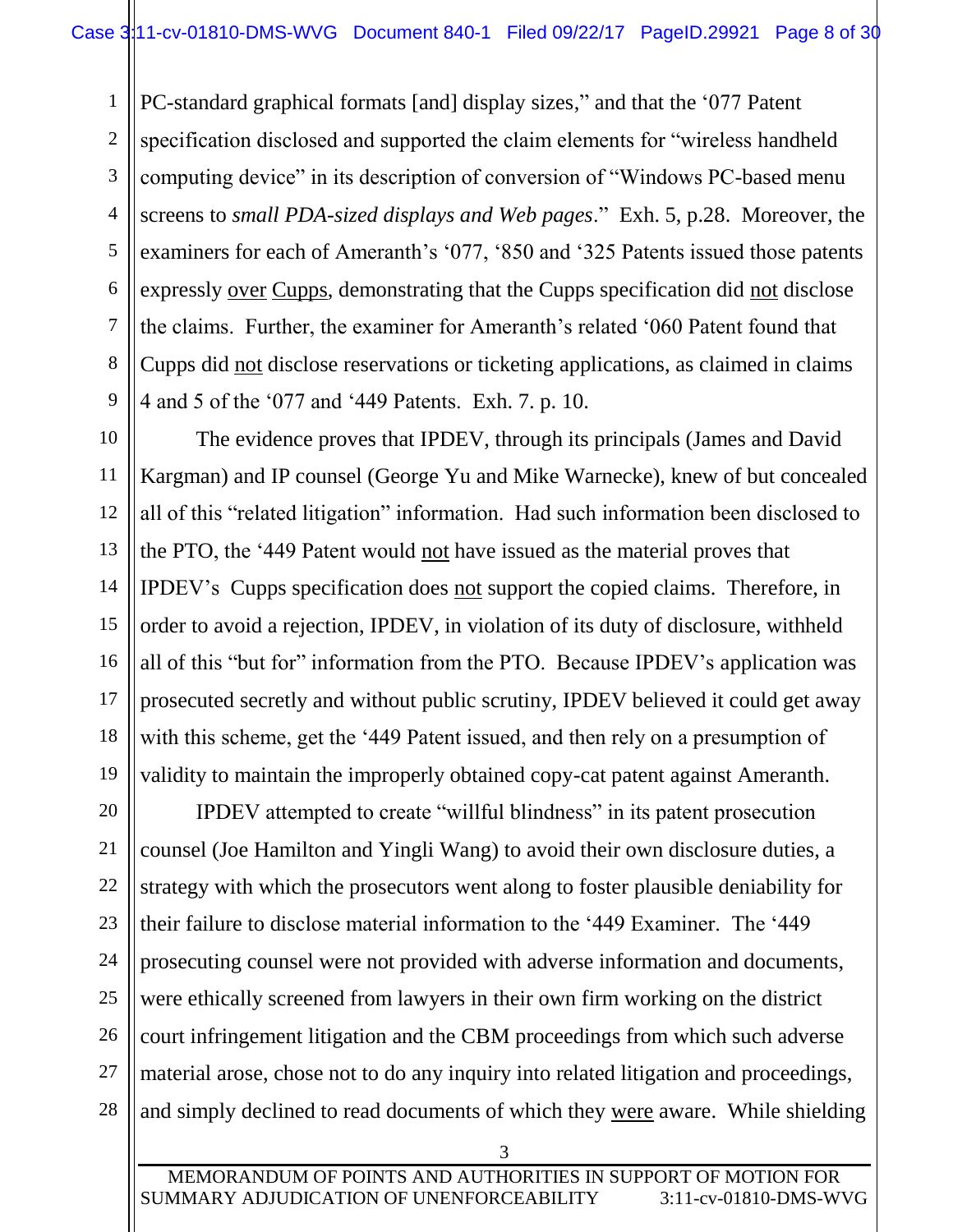1 2 3 4 5 6 7 the prosecutors from contact with the material information that would have torpedoed IPDEV's chances of getting the '449 Patent issued, IPDEV simultaneously disclaimed any responsibility for making its own disclosures to the PTO, relying entirely upon the "blind" prosecutors to make any disclosures required by law. Exh. 12 (30(b)(6) Depo., p. 40, ll. 5-16; p. 126, l. 18 to p. 127, l. 11). Thus, IPDEV concocted and carried out a scheme of having the willfully blind lead the deliberately mendacious through the prosecution process.

8 10 12 14 15 16 IPDEV's "willful blindness" stratagem worked. The '449 Examiner never saw a single page of a single document about those matters and never even learned of the **existence** of any of the related litigation, despite the MPEP's requirement that such material **must** be disclosed. The Examiner never learned that the PTAB, two district court judges, and three different patent examiners before him reached decisions compelling the conclusion that Cupps did not support the copied claims. IPDEV's concealment of all of this "but for" material information demonstrates its intention to deceive the PTO in order to obtain a patent which otherwise would never have been allowed, warranting a finding of inequitable conduct.

## **II. DISCUSSION**

18

17

19

20

21

22

23

24

25

26

27

9

11

13

A. **The Legal Standard For Inequitable Conduct** 

To prove inequitable conduct, the challenger must show that the patent applicant: "(1) misrepresented or omitted information material to patentability, and (2) did so with specific intent to mislead or deceive the PTO." In re Rosuvastatin Calcium Patent Litig., 703 F.3d 511, 519 (Fed.Cir.2012) (citing Therasense, Inc. v. Becton, Dickinson & Co., 649 F.3d 1276, 1287 (Fed.Cir.2011)). "Materiality and intent must be separately established." Id. The level of materiality required to be shown in a case involving failure to disclose information is "but for," *i.e.*, the patent would not have issued had the information been disclosed to the Patent Office. Therasense, 649 F.3d at 1291-92. The challenger meets its burden to prove intent when it proves "by clear and convincing evidence that the applicant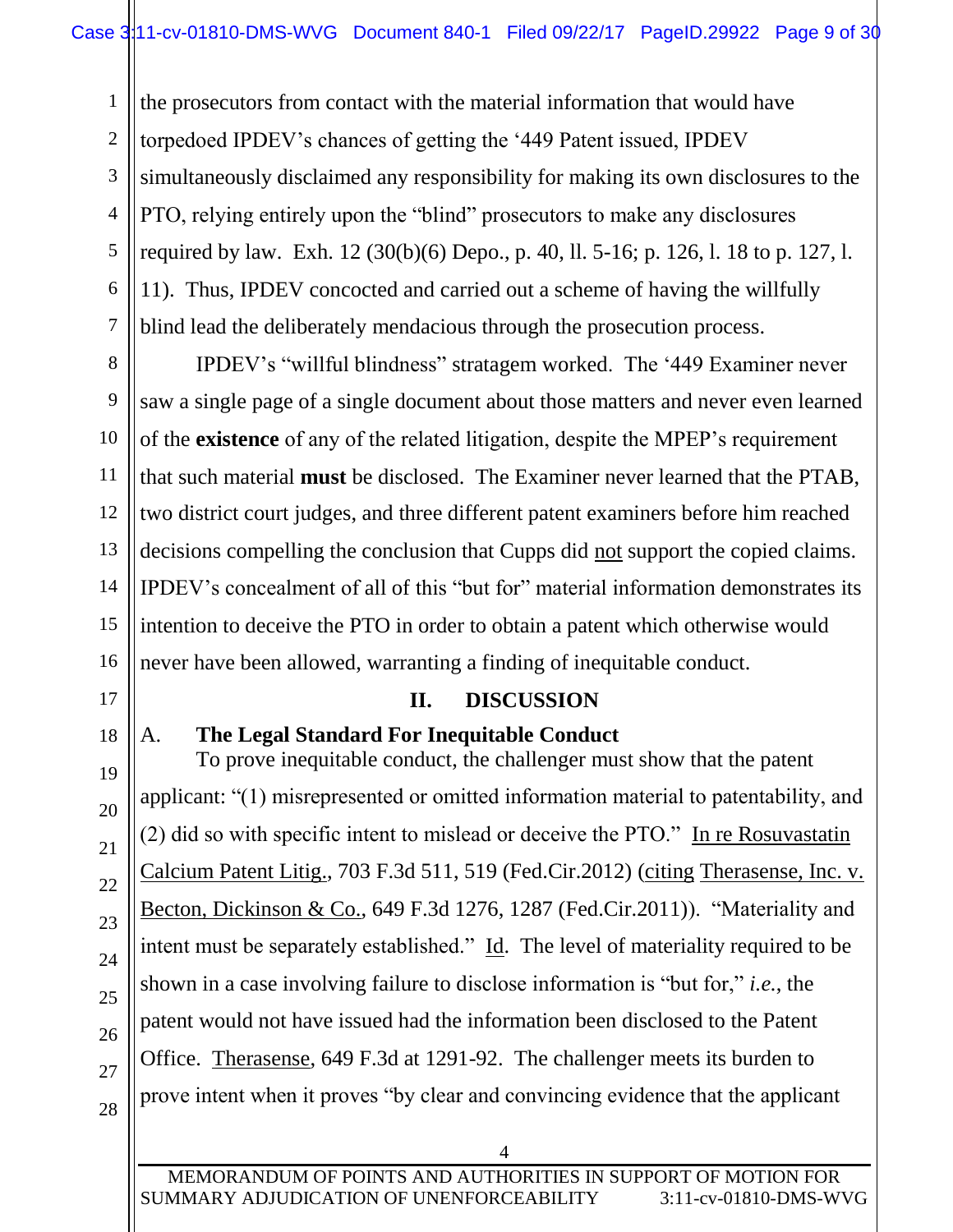1 2 knew of the reference, knew that it was material, and made a deliberate decision to withhold it." Id. at 1290.

3 4 5 6 7 8 9 10 11 12 13 14 15 "Materiality is not limited to prior art but embraces any information that a reasonable examiner would be substantially likely to consider important in deciding whether to allow an application to issue as a patent." Bristol-Myers Squibb Co. v. Rhone-Poulenc Rorer, Inc., 326 F.3d 1226, 1234 (Fed. Cir. 2003). Pursuant to 37 C.F.R. §1.56(b), "information is material to patentability when it is not cumulative to information already of record or being made of record in the application, and (1) It establishes, by itself or in combination with other information, a *prima facie* case of unpatentability of a claim; or (2) It refutes, or is inconsistent with, a position the applicant takes in: (i) Opposing an argument of unpatentability relied on by the Office, or (ii) Asserting an argument of patentability." Consequently, patent applicants are required to disclose to the PTO information of which they are aware that is inconsistent with or contradicts the arguments and representations being made to the PTO to obtain a patent.

16 17 18 19 20 21 22 23 24 25 26 27 28 Such information includes facts about "related litigation." As explained in MPEP §2001.06(c): "Where the subject matter for which a patent is being sought is or has been involved in litigation, the existence of such litigation and any other material information arising therefrom must be brought to the attention of the U.S. Patent and Trademark Office. Examples of such material information include evidence of possible prior public use or sales, questions of inventorship, prior art, allegations of 'fraud,' 'inequitable conduct,' and 'violation of duty of disclosure.' Another example of such material information is any assertion that is made during litigation which is contradictory to assertions made to the examiner. Environ Prods., Inc. v. Total Containment, Inc., 43 USPQ 2d 1288, 1291 (E.D. Pa. 1997) [1997 WL 364464]. Such information might arise during litigation in, for example, pleadings, admissions, discovery including interrogatories, depositions, and other documents and testimony." See also Critikon, Inc. v. Becton Dickenson Vascular

MEMORANDUM OF POINTS AND AUTHORITIES IN SUPPORT OF MOTION FOR SUMMARY ADJUDICATION OF UNENFORCEABILITY 3:11-cv-01810-DMS-WVG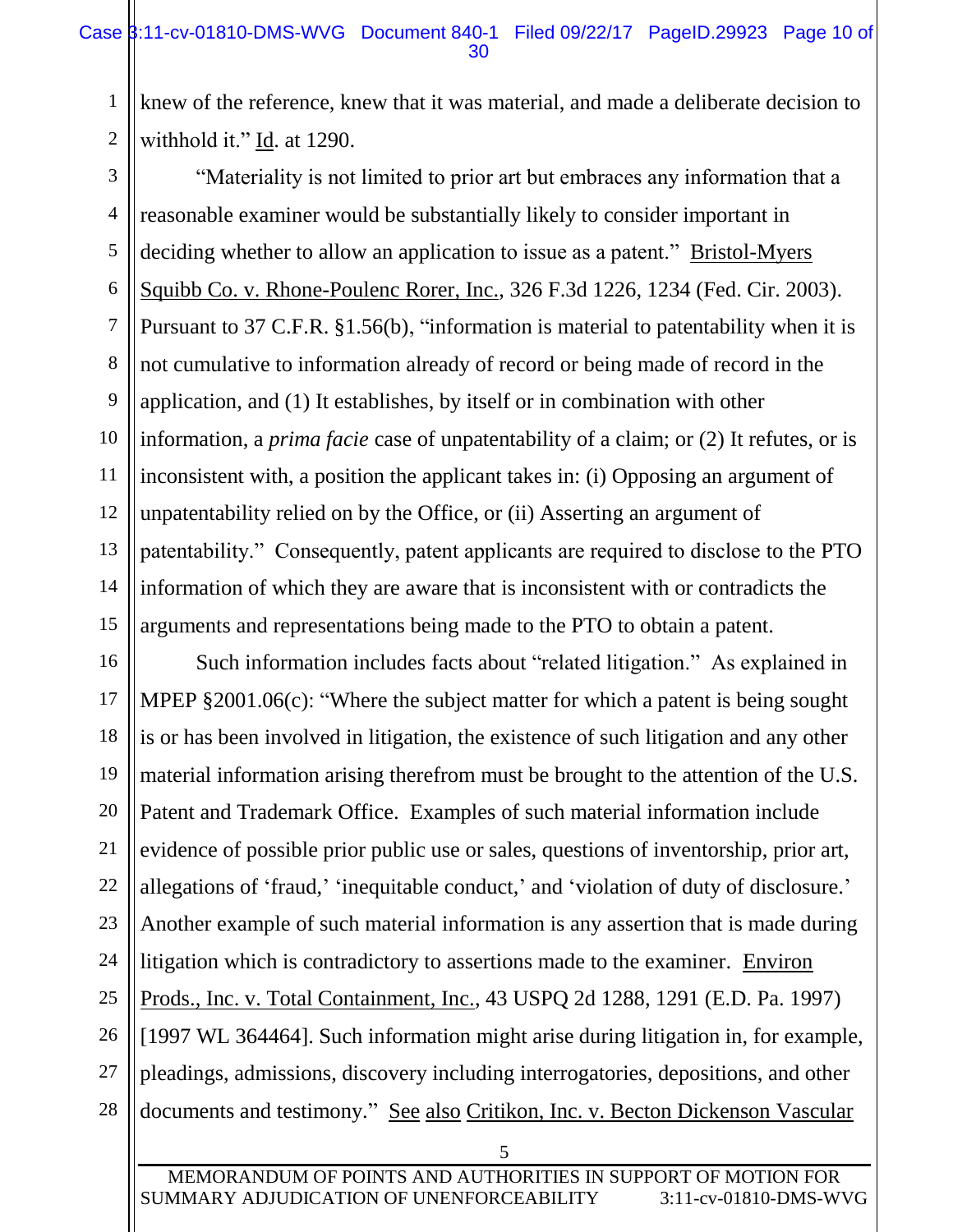1 2 3 4 5 6 7 8 Access, Inc., 120 F.3d 1253, 1256 (Fed.Cir.1997) (inequitable conduct for failure to disclose pending related litigation). The duty to disclose material litigation extends to litigation over related patents as well. See Levitron Mfg. Co. v. Universal Sec. Instr., 606 F.3d 1353, 1302 (Fed.Cir. 2010). The MPEP further states that the existence of related litigation pending when a patent application is filed "must be brought to the attention of the Office by the applicant at the time of, or shortly after, filing the application," and that litigation begun afterwards "should be promptly brought to the attention of the Office." MPEP §2001.06(c).

Patent applicants and prosecuting attorneys *cannot* avoid their duty of disclosure to the PTO by making themselves "willfully blind" to the existence of material information. Doing so, in fact, supports an inference that the information in question was withheld with intent to deceive the PTO. See Brasseler, U.S.A. I, L.P. v. Stryker Sales Corp., 267 F.3d 1370, 1383 (Fed. Cir. 2001)("'one should not be able to cultivate ignorance, or disregard numerous warnings that material information or prior art may exist, merely to avoid actual knowledge of that information or prior art'" … "Where one does, deceptive intent may be inferred") (citing FMC Corp. v. Hennessy Industries, Inc., 836 F.2d 521 (Fed. Cir. 1987)).

18

17

9

10

11

12

13

14

15

16

19

20

21

22

23

24

25

26

27

## B. **IPDEV Failed To Disclose The CBM Challenge to the Claims of Ameranth's '077 Patent Which the '449 Patent Copies and the Claim Interpretation Made by the Petitioners**

IPDEV concealed from the PTO the material facts that: (a) Ameranth's '077 Patent (the claims of which IPDEV was copying in the '449 Patent) were being challenged in a CBM proceeding before the PTAB as unpatentable on various grounds, including the contention that the claims lacked sufficient written support in Ameranth's specification, (b) the fact that the petitioners interpreted claim terms in a manner *contrary to* the representations being made by IPDEV to the PTO about the supposed existence of support in the '449 specification for such terms, and (c) the PTAB's non-institution decision on that petition, which interpreted the

28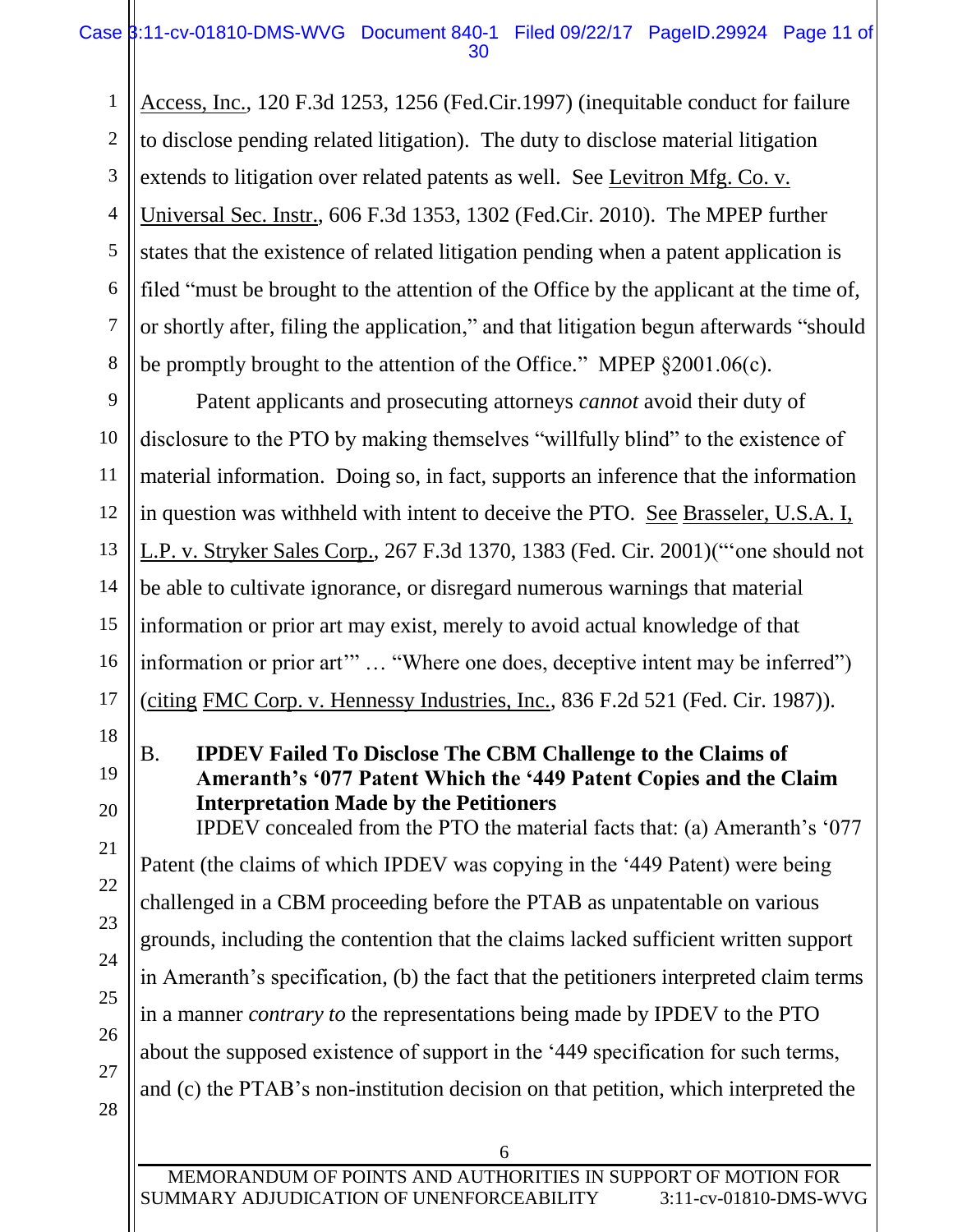claims of the '077 Patent in a manner *contradictory to* the arguments being made by IPDEV in support of its application for the '449 Patent. Furthermore, IPDEV tried to cause the lawyers prosecuting the application for the '449 Patent to be "willfully blind" to these issues, evidencing an intent to deceive the PTO.

# 1. The Issue—The CBM Challenge to the "077 Patent and the Basis of the PTAB's Non-Institution Decision

IPDEV's '449 Patent admittedly copies the claims of Ameranth's '077 Patent—this is the basis of IPDEV's "interference" or priority of invention claim. During the prosecution of the application for the '449 Patent, IPDEV represented to the Patent Examiner that the claims of the patent were supported, taught and disclosed in the '449 specification. See Exh. 8.

A number of important facts contradict IPDEV's assertion that the '449 specification supports the claims copied from Ameranth's '077 Patent, all of which IPDEV concealed from the PTO. Among other things, IPDEV failed to disclose to the PTO: (i) that the defendants in the consolidated infringement litigation (including Starbucks—represented by the same law firm—Perkins Coie—that was simultaneously prosecuting the application for the '449 Patent) had filed a CBM petition challenging the patentability of the identical claims on multiple grounds, including for supposed lack of written description under 35 U.S.C. §112; (ii) that the CBM petition interpreted elements of the claim terms in a manner contradictory to IPDEV's arguments for support of such elements in the '449 specification; and (iii) the content of the PTAB's non-institution decision rejecting the CBM challenge on grounds that make it clear that the specification of the '449 Patent does not support the claim terms as applied by the PTO.

2. Failure to Disclose the CBM Petition and the Basis of the Non-Institution Decision Was Material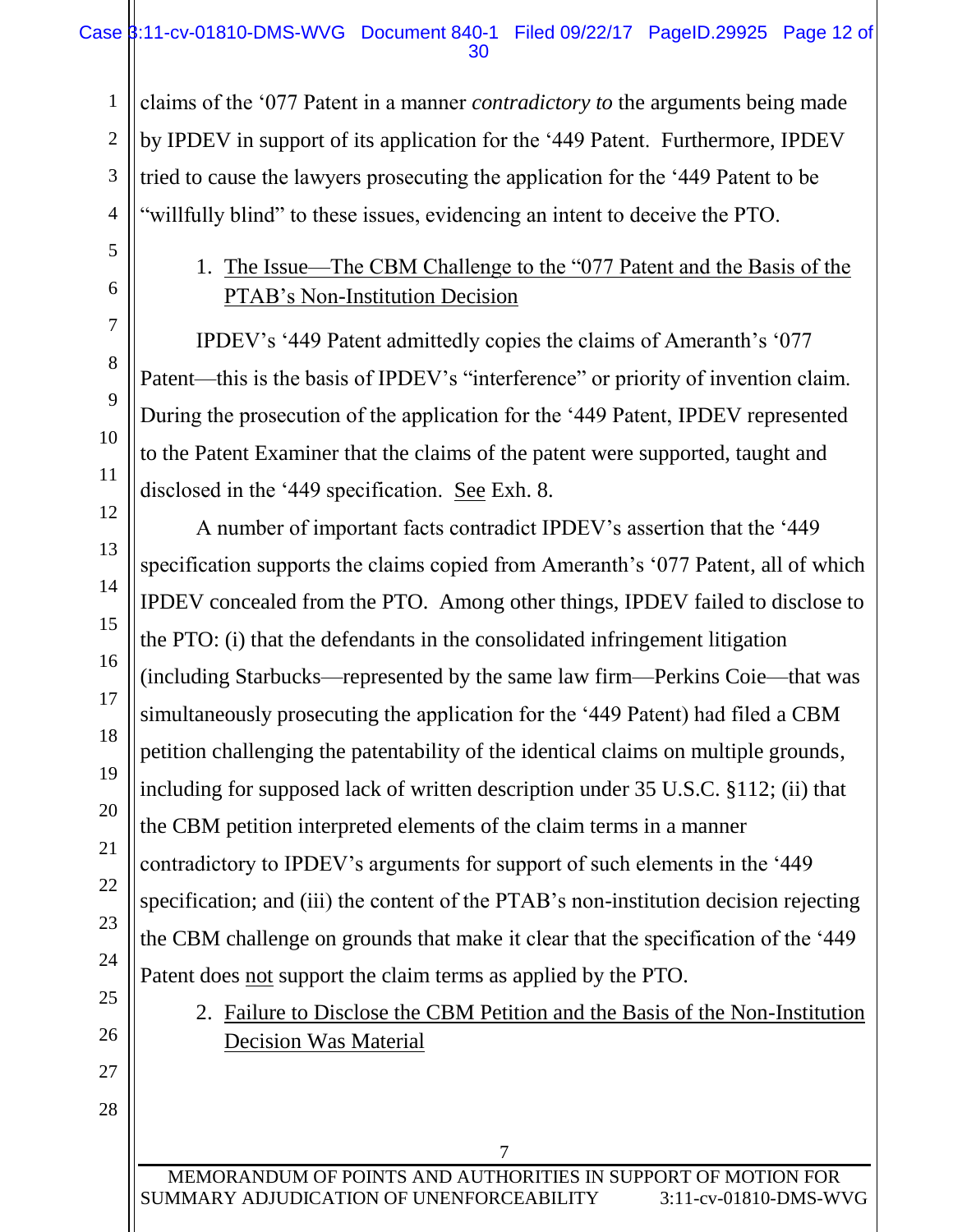## Case 3:11-cv-01810-DMS-WVG Document 840-1 Filed 09/22/17 PageID.29926 Page 13 of 30

IPDEV contends that it was under no obligation to disclose information about the CBM challenges to the '077 Patent because the PTAB's ultimate noninstitution decision supposedly rendered all such information non-material. IPDEV's conclusion is incorrect for at least two reasons.

First, the same law firm (Perkins Coie) representing IPDEV in the prosecution of the '449 Patent was simultaneously representing Starbucks in the CBM proceedings arguing to the PTAB that the same claims were unpatentable. *Compare*, Exh. 4, pp. 19-20 *with* Dkt. No. 26-2, ¶6, Case No. 14-cv-01303. Moreover, in the '077 Patent CBM petition, the petitioners interpreted key elements of the claims in a manner that made it clear that they are *not* supported by the '449 specification. In their challenge to the claims of the '077 Patent under §112, the petitioners acknowledged that the challenged claims were directed toward display layouts for a "wireless handheld computing device display size (*i.e*., a 'small PDA-sized display')…." Exh. 4, p. 48. Petitioners and their counsel thus recognized that the claim element "wireless handheld computing device" in the '077 and '449 Patent claims referred to a small, PDA-sized device.

Importantly, the '449 specification *nowhere* refers to, describes or discloses small non-PC standard display devices, such as PDAs, smartphones, etc. Exh. 6. Because the '449 specification makes no such disclosure, IPDEV and its counsel for the '449 prosecution (also with Perkins Coie) argued to the PTO that a reference to a *laptop* computer (with a PC standard display) in the '449 Patent specification provided support for the claim element "wireless handheld computing device." Exh. 8, pp. 4-5. This representation was contradictory to the position simultaneously taken by the petitioners in the CBM petition; such directly contradictory positions in related proceedings should have been disclosed.

Second, the PTAB's non-institution decision on the '077 CBM petition recognized that the '077 Patent claims are directed towards "customizing the display layout of each of two or more devices having different screen display

8

1

2

3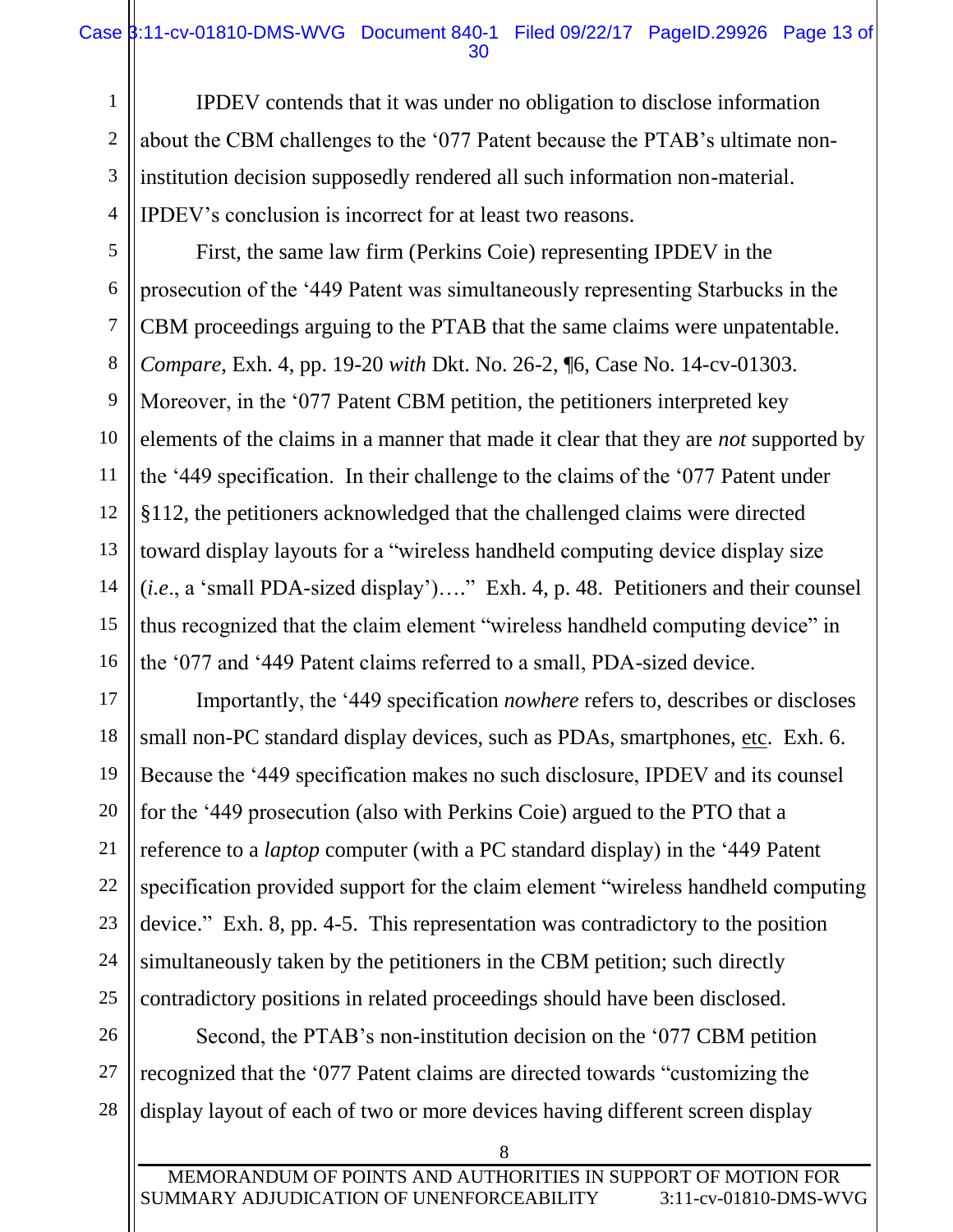## Case 3:11-cv-01810-DMS-WVG Document 840-1 Filed 09/22/17 PageID.29927 Page 14 of 30

1 2 3 4 5 6 7 8 9 10 11 12 sizes," and accommodating "non-PC-standard graphical formats [and] display sizes." Exh. 5, p. 28. The PTAB determined that the '077 specification disclosed the elements of "wireless handheld computing device" in its description of conversion of "Windows PC-based menu screens to *small PDA-sized displays and*  Web pages."  $\underline{Id}$ .<sup>1</sup> While the specification for Ameranth's '077 Patent supports such "but for" elements of patentability, IPDEV's '449 specification manifestly *does not*. The '449 specification's disclosure of a "laptop" (with a keyboard and mouse) simply does not disclose or support a *handheld non-PC standard* display device, such as a PDA or smart phone. See Exh. 17 (distinguishing handheld from laptop). Consequently, had the Examiner of the '449 Patent been apprised of the content of the PTAB's non-institution decision, the '449 Patent would *not* have been issued. This information, however, was withheld.

13

14

3. IPDEV Created "Willful Blindness" on Behalf of the '449 Prosecutors For the CBM Proceedings, Demonstrating an Intent to Deceive the PTO

15 16 17 18 19 20 21 22 23 24 IPDEV was aware of the CBM petitions challenging the patentability of the claims of Ameranth's '077 Patent (copied in the '449 Patent) and of the PTAB's non-institution decision, but avoided disclosing these by creating "willful blindness" in the attorneys prosecuting the patent application—Joe Hamilton and Yingli Wang. This demonstrates intent to deceive. See Brasseler, U.S.A. I v. Stryker Sales Corp., 267 F.3d 1370, 1383 (Fed. Cir. 2001)("'one should not be able to cultivate ignorance, or disregard numerous warnings that material information or prior art may exist, merely to avoid actual knowledge of that information or prior art'" … "Where one does, deceptive intent may be inferred") (citing FMC Corp. v. Hennessy Industries, Inc., 836 F.2d 521 (Fed. Cir. 1987)).

25

 $\overline{a}$ 

28

26 27

MEMORANDUM OF POINTS AND AUTHORITIES IN SUPPORT OF MOTION FOR SUMMARY ADJUDICATION OF UNENFORCEABILITY 3:11-cv-01810-DMS-WVG

<sup>&</sup>lt;sup>1</sup> In this Court's March 26, 2013 Order Denying Motion for Summary Judgment (Dkt. 57, Case No. 12-cv-00729), the Court similarly found that Ameranth's "invention allows for the more efficient use of personal digital assistant ('PDA') type devices … by creating an integrated solution that formats data for smaller displays and allows for synchronization of data …." Id. at pp. 3,4,5.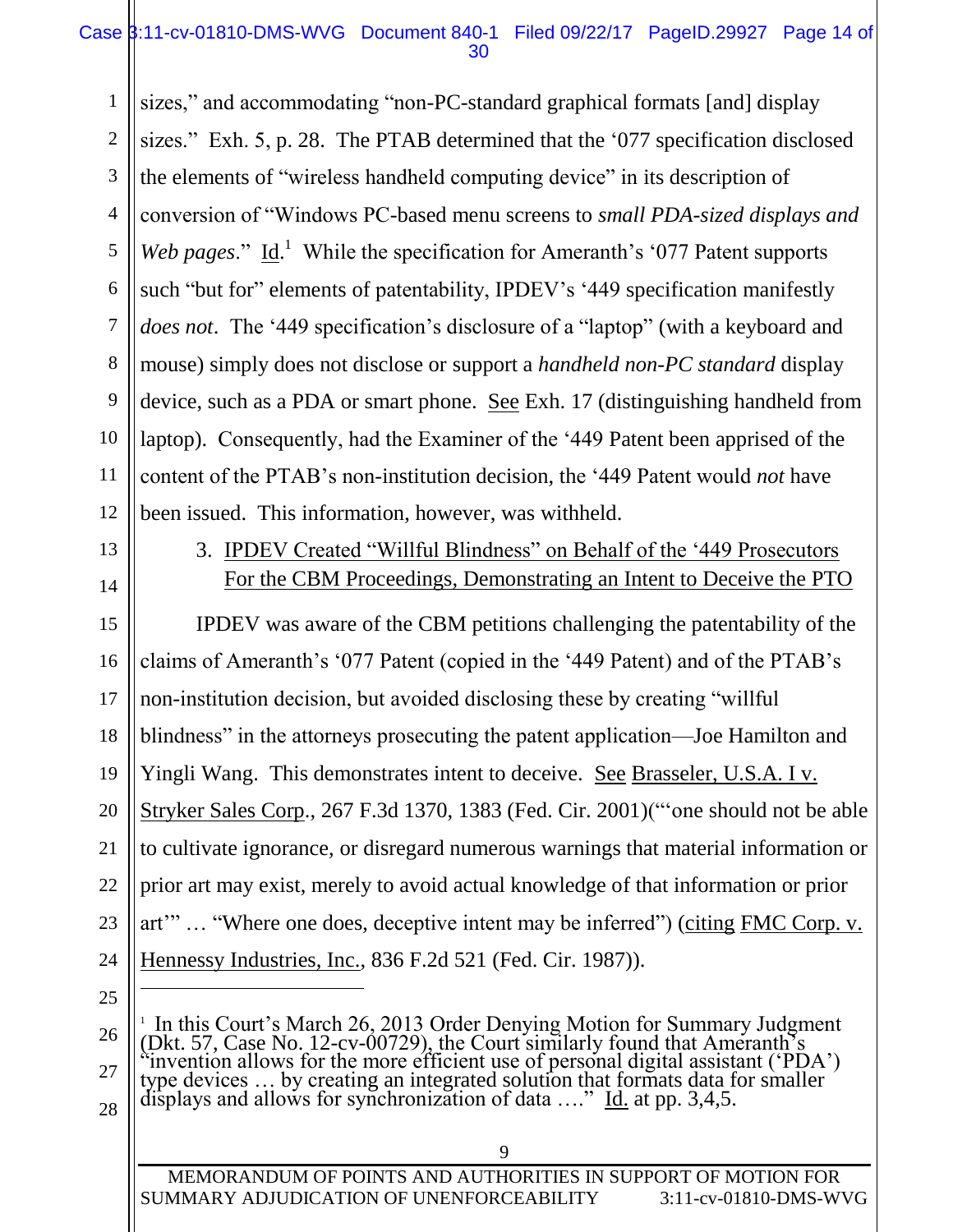## Case 3:11-cv-01810-DMS-WVG Document 840-1 Filed 09/22/17 PageID.29928 Page 15 of วก

1 2 3 4 5 6 7 8 9 10 11 12 13 14 15 16 17 18 19 David Kargman, General Counsel of both IPDEV and QuikOrder (Exh. 12, 30(b)(6) Depo., p. 36, ll. 17-22), knew that a CBM petition challenging Ameranth's '077 Patent had been filed with the PTAB during the pendency of the '449 prosecution. Exh. 12 (30(b)(6) Depo., p. 67, ll. 9-21). Jim Kargman, managing officer of both IPDEV and QuikOrder (Exh. 12, 30(b)(6) Depo., p. 269, ll. 4-15), also knew about the '077 CBM challenge. Exh. 9, J. Kargman Depo., p. 253, ll. 14-19. Although David Kargman told the lead '449 Patent prosecutor (Joe Hamilton of Perkins Coie) about the CBM petition, he did not provide the prosecutors with any documents from that proceeding. Exh. 12, 30(b)(6) Depo., p. 69, 1. 20 to p. 70, 1.  $1^2$ . Similarly, David Kargman learned of the PTAB's noninstitution decision right around the time the decision was issued (Exh. 12, 30(b)(6) Depo., p. 134, ll. 4-11) and informed the '449 prosecuting counsel that the decision had issued (Exh. 12, 30(b)(6) Depo., p. 135, l. 22 to p. 136, l. 10). But Hamilton was not provided with a copy of either the CBM petition itself (Exh. 13, Hamilton Depo., p. 196, ll. 8-11) or the PTAB's non-institution decision (Id., p. 195, ll. 7-9; p. 269, ll. 21-25). The other prosecuting attorney, Yingli Wang, was not even made aware that a CBM petition had been filed against the '077 Patent (Exh. 14, Wang Depo., p. 220, ll. 6-13) or that a non-institution decision had issued (Id., p. 230, ll. 20-25; p. 233, ll. 14-20).

20 21 22 23 24 Because the Perkins Coie firm was representing Starbucks in the CBM petition challenging the claims of the '077 Patent and the infringement litigation before this Court, and simultaneously representing IPDEV attempting to copy those same claims for the '449 Patent, an ethical wall was put into place between the Perkins Coie attorneys representing Starbucks and those representing IPDEV.

25

 $\overline{a}$ 

26 27

28

2 Joseph Hamilton testified that Perkins Coie's procedure is to begin to consider what material should be disclosed in an Information Disclosure Statement ("IDS") to the PTO *after* receipt of a notice of allowance for an application. Exh. 13 (Hamilton Depo., p. 145, 1. 23 to p. 146, 1. 4). Compare MPEP §2006.6(c).

MEMORANDUM OF POINTS AND AUTHORITIES IN SUPPORT OF MOTION FOR SUMMARY ADJUDICATION OF UNENFORCEABILITY 3:11-cv-01810-DMS-WVG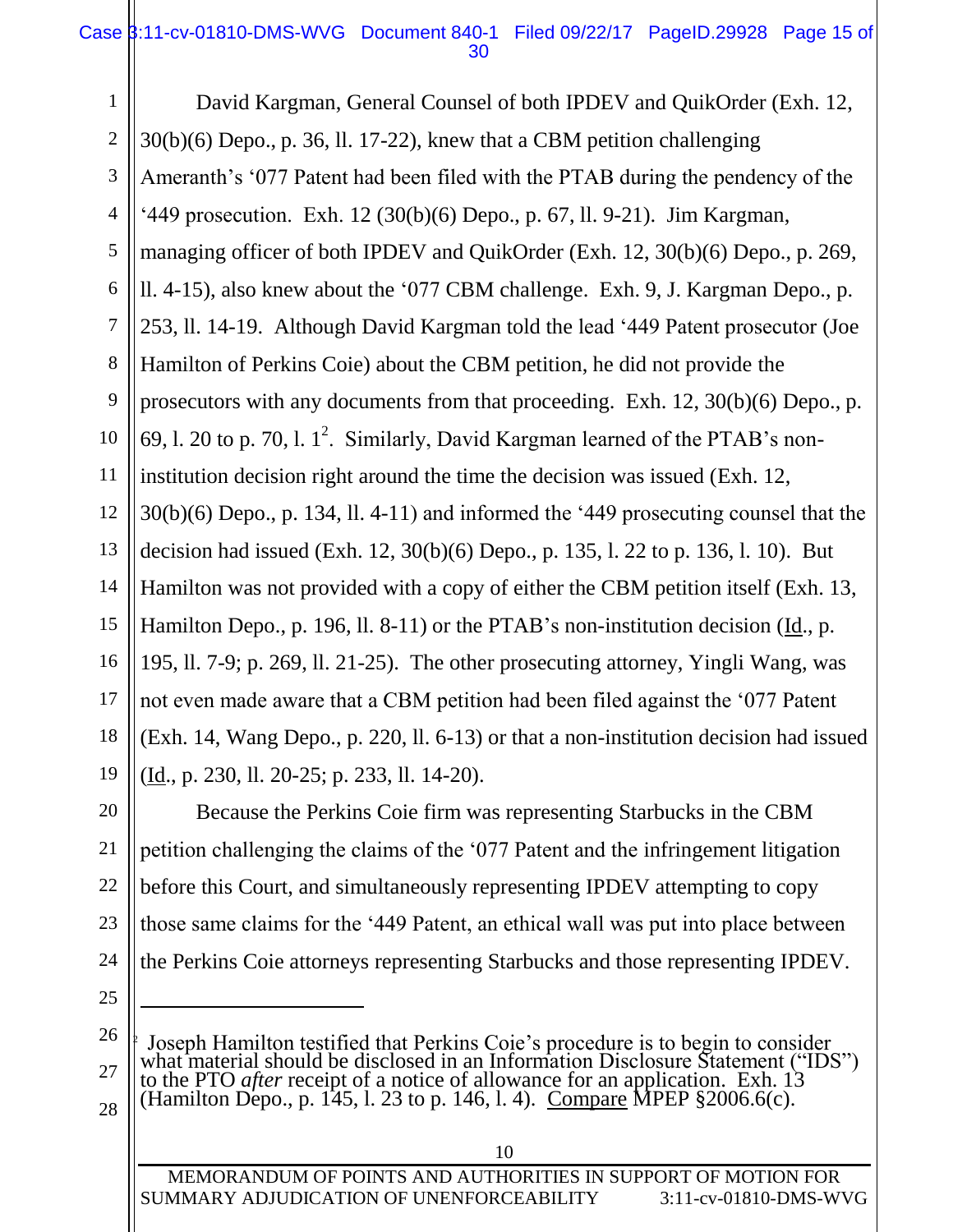1 2 3 4 5 6 7 8 9 10 11 Exh. 10, Warnecke Depo., p. 93, ll. 12-22; Exh. 13, Hamilton Depo, p. 74, ll. 11- 21. The purpose of the ethical wall was to prevent the attorneys working on IPDEV's application for the '449 Patent from communicating with the lawyers working on the infringement lawsuit and the CBM trying to invalidate those same claims. Exh. 10, Warnecke Depo., p. 97, ll., 3-12. Thus, despite knowledge of the CBM petition challenging the '077 Patent and of the material content of the PTAB's non-institution decision, on behalf of both IPDEV itself and lawyers at the Perkins Coie firm, the patent prosecutors in the firm were made willfully blind to this information to attempt to avoid a duty to disclose such material to the Examiner. This demonstrates an intent to deceive the PTO and supports a finding of inequitable conduct rendering the '449 Patent unenforceable.

12 13 14 15 16 17 18 19 20 21 22 The patent prosecutors themselves "stuck their head in the sand" about this issue. Even after learning of the CBM proceedings and the PTAB's non-institution decision, Joseph Hamilton *declined to read* the material decision. Exh. 13, Hamilton Depo., p. 195, ll. 7-9; 269, ll. 21-25; p. 276, pp. 2-10; 279, ll. 19-25; p. 283, ll. 4-10. Yingli Wang made no inquiry at all into the issue. Exh. 14, Wang Depo., p. 96, l. 12-p. 97, l. 4. This violated their duty of disclosure to the PTO. See MPEP §2001.06; Brasseler, U.S.A. I, L.P. v. Stryker Sales Corp., 267 F.3d 1370, 1383 (Fed. Cir. 2001)("Once an attorney, or an applicant has notice that information exists that appears material and questionable, that person cannot ignore that notice in an effort to avoid his or her duty to disclose").

C. **IPDEV Failed to Disclose the Challenges to the Validity of the Claims of the '077 Patent Pending in the SDCA During the Pendency of the '449 Patent Prosecution**  IPDEV failed to disclose to the PTO that, at the very same time it was

25 applying to the PTO for issuance of the claims of '449 Patent, both IPDEV's

26 affiliate (QuikOrder) and the Perkins Coie law firm representing IPDEV before the

27 PTO, were arguing to this Court that that those very same claims were

23

24

28 unpatentable, and presenting evidence to this Court that demonstrated that the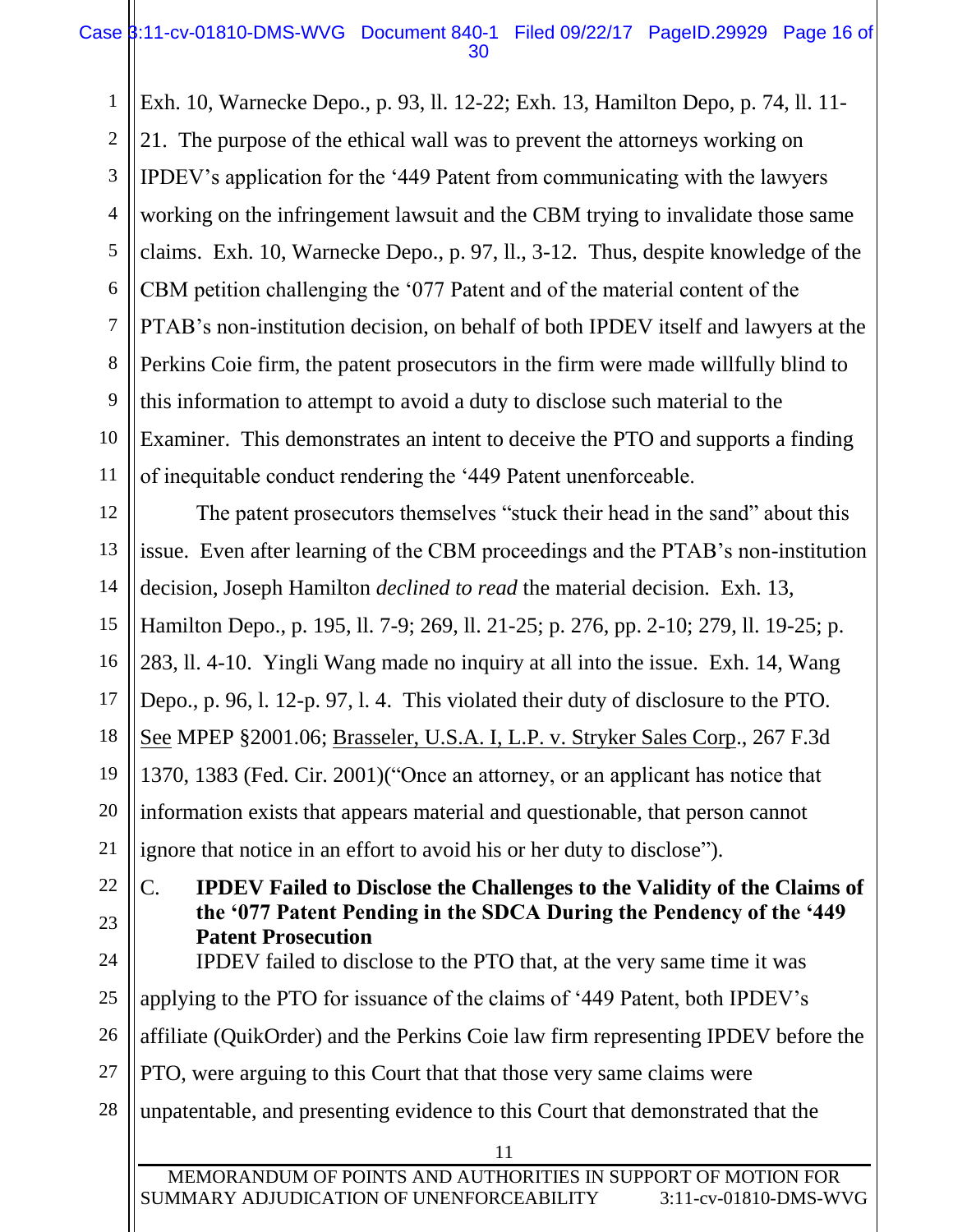## Case 3:11-cv-01810-DMS-WVG Document 840-1 Filed 09/22/17 PageID.29930 Page 17 of 30

Patent Office had previously interpreted the Cupps '739 Patent (the specification on which the '449 Patent is supposedly based) as *not* disclosing elements of the '449 Patent claims. IPDEV kept the '449 prosecutors in the dark about this material information, evidencing intent to deceive the PTO.

# 1. The Issue- QuikOrder (IPDEV's Affiliate) and the other Defendants' Challenges to the Validity of the '077 Patent Before this Court

Concurrently with IPDEV's prosecution of the claims of the '449 Patent through the PTO, and therein representing such claims to be patentable, QuikOrder and the other defendants in the consolidated infringement litigation before this Court were alleging and arguing that the same claims in the '077 Patent were invalid and non-patentable. Despite IPDEV's knowledge of this information, it was withheld from the '449 Examiner.

# 2. Failure to Disclose Related Litigation Over the Validity of the Claims of the '077 Patent was Material

Patent applicants are required to disclose related litigation to the PTO. MPEP 2001.06(c) ("Where the subject matter for which a patent is being sought is or has been involved in litigation, the existence of such litigation and any other material information arising therefrom must be brought to the attention of the U.S. Patent and Trademark Office … Another example of such material information is any assertion that is made during litigation which is contradictory to assertions made to the examiner"). Because the claims of the '449 Patent copy the '077 claims and cover the same subject matter, litigation over the validity of the '077 Patent constitutes "related litigation" with respect to the '449 Patent.

The defendants in the consolidated infringement litigation before this Court, including IPDEV's affiliate QuikOrder, filed pleading asserting that the claims of the '077 Patent are invalid on various bases. QuikOrder, in its August 2012 counterclaim, alleged that the "'077 Patent, and each claim thereof, are invalid for

1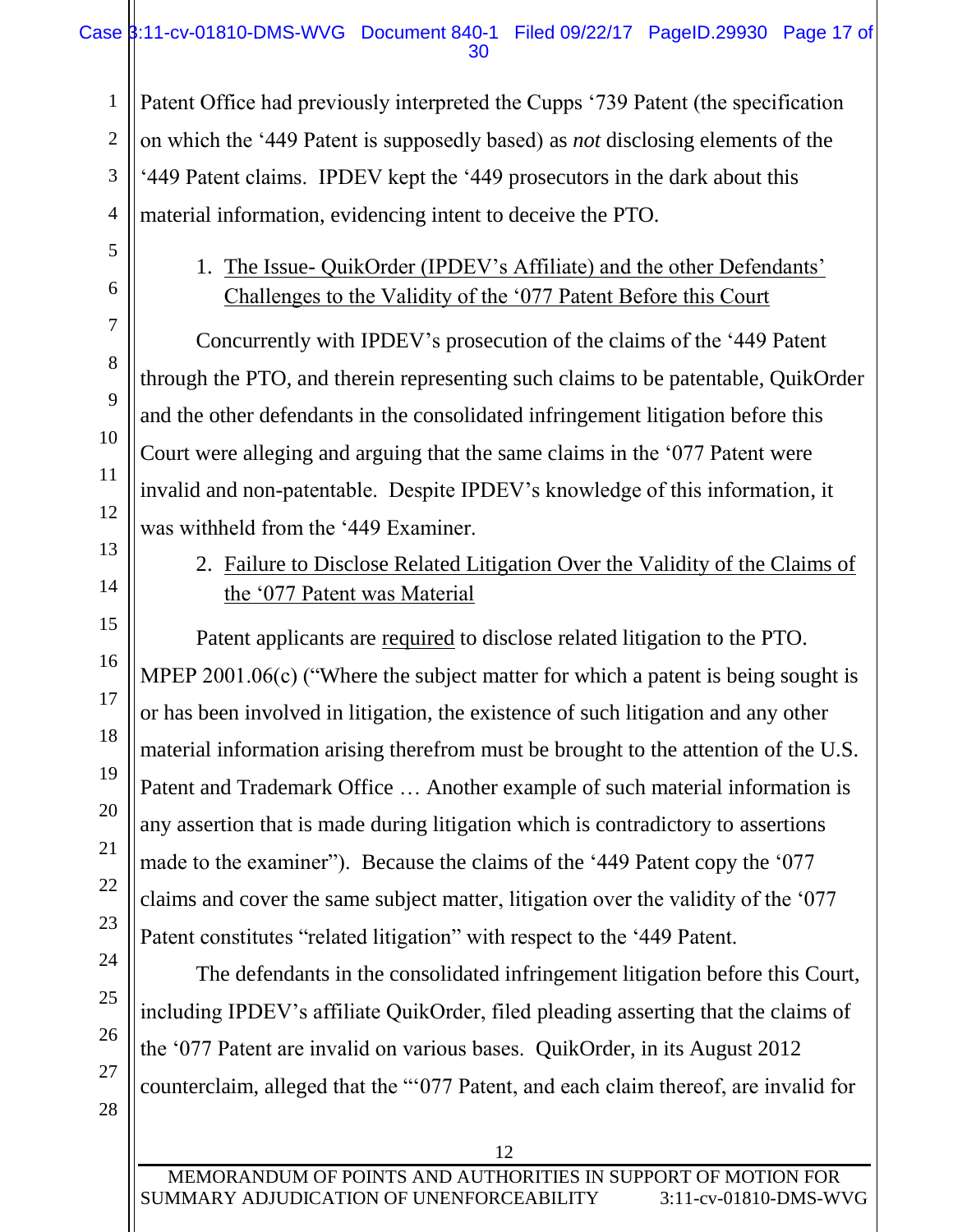## Case 3:11-cv-01810-DMS-WVG Document 840-1 Filed 09/22/17 PageID.29931 Page 18 of 30

1 2 3 4 5 6 7 8 9 10 11 12 13 14 15 16 failing to comply with requirements for patentability set forth in Title 35 of the U.S. Code, including without limitation, 35 U.S.C. § 101, 102, 103 and/or 112." Dkt. 26, Case No. 12-cv-00742, p. 18. Starbucks, represented by the same law firm (Perkins Coie) that prosecuted the '449 Patent in the PTO for IPDEV, likewise alleged in its August 2013 counterclaim that the claims of Ameranth's '077 Patent: "are invalid for failure to comply with one or more provisions of the patent laws of the United States of America, Title 35, United States Code, including but not limited to, 35 U.S.C. § 101, 102, 103 and/or 112." Dkt. 11, Case No. 13-cv-01072, p. 9. Because several of the grounds of invalidity asserted were *not* based on alleged prior art references that pre-date the priority of the '077 Patent but not the earlier priority date of the '739 Patent, IPDEV and its prosecuting counsel were *required* to disclose these assertions of invalidity to the '449 Examiner where they contradicted the representations of patentability IPDEV was making to the PTO. See MPEP §2001.06(c) ("material information is any assertion that is made during litigation which is contradictory to assertions made to the examiner"). Despite this obligation, IPDEV did not do so.

17 18 19 20 21 22 23 24 25 26 27 28 In its Answer and Counterclaim to Ameranth's complaint for infringement of the '077 Patent before this Court, QuikOrder accused Ameranth of inequitable conduct for not disclosing a January 7, 2010 Office Action Summary from the '633 Application to the '077 Examiner. Dkt. 26, Case No. 12-cv-00742, pp. 12, 20 and Exh. 1. IPDEV, however, failed to disclose to the '449 Examiner *the very same* January 7, 2010 Office Action Summary from Ameranth's '633 Application that was attached as Exhibit 1 to QuikOrder's Answer and Counterclaim and described therein. Exh. 7. (Notably, QuikOrder's Counterclaim is signed by George Yu, the attorney for QuikOrder who: (a) first came up with the idea of having IPDEV copy the claims of the '077 Patent and pursue an interference (Exh. 9, J. Kargman Depo., p. 114, ll. 10-20); and (b) was the original lead counsel of record for IPDEV in *this* priority of invention lawsuit.) The '633 Office Action Summary (Exh. 7)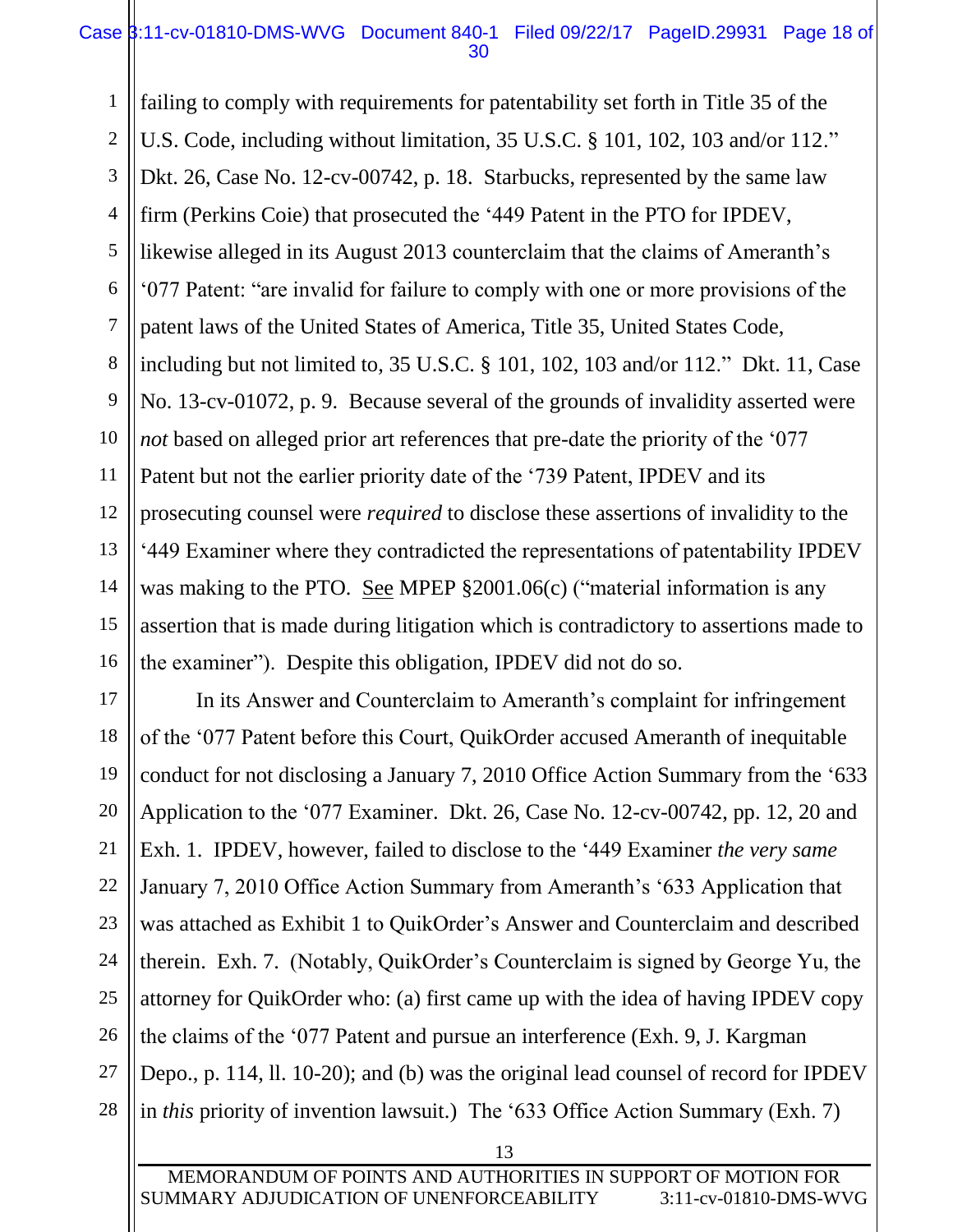## Case 3:11-cv-01810-DMS-WVG Document 840-1 Filed 09/22/17 PageID.29932 Page 19 of 30

was material to the '449 Patent prosecution because the '633 Examiner discussed the scope of the invention disclosed by the Cupps '739 Patent on which the '449 Patent is based. Specifically, in that Office Action Summary, the Examiner determined that the '739 Patent specification did not expressly disclose either a ticketing application or a reservations application. Exh. 7, p. 10.

Nevertheless, in the '449 Patent application, IPDEV asserted that the '739 specification disclosed *both* a ticketing application and a reservations application (Exh. 8, p. 12), and the '449 Patent issued with claims for both of these hospitality applications (Exh. 6, claims 4 and 5). There is no reference whatsoever in the '449/'739 specification to ticketing or reservations functions. Even IPDEV's patent prosecutor, Joe Hamilton, could not identify such disclosures in the specification. Exh. 13, Hamilton Depo., p. 253, ll. 18-22; p. 257, ll. 2-17. Had IPDEV informed the '449 Examiner of the '633 Office Action Summary, in which the PTO stated that the '739 Patent did *not* disclose ticketing or reservations applications, at least claims 4 and 5 of the '449 Patent would not have been granted, and inequitable conduct as to even a single claim results in unenforceability of the entire patent. Therasense, 649 F.3d at 1288 ("inequitable conduct regarding any single claim renders the entire patent unenforceable").

19

20

21

22

23

24

25

26

27

28

1

2

3

4

5

6

7

8

9

10

11

12

13

14

15

16

17

18

3. IPDEV Created "Willful Blindness" on Behalf of the '449 Prosecutors for the '077 Litigation, Demonstrating an Intent to Deceive the PTO

Both James Kargman (chief officer of IPDEV and QuikOrder) and David Kargman (General Counsel of IPDEV and QuikOrder) were aware that in the consolidated infringement lawsuit QuikOrder and the defendants were challenging the validity of the '077 Patent and that QuikOrder had filed an answer and counterclaim to Ameranth's complaint. Exh. 9, J. Kargman Depo., p. 222, l. 17 to p. 223, l. 9; p. 233, ll. 19-23; Exh. 12 (30(b)(6) Depo., p. 79, ll. 3-14). David Kargman, as General Counsel, personally reviewed and approved QuikOrder's answer and counterclaim. Exh. 12 (30(b)(6) Depo., p. 80, ll. 4-8; p. 84, l. 13, to p. 85, l. 3; p.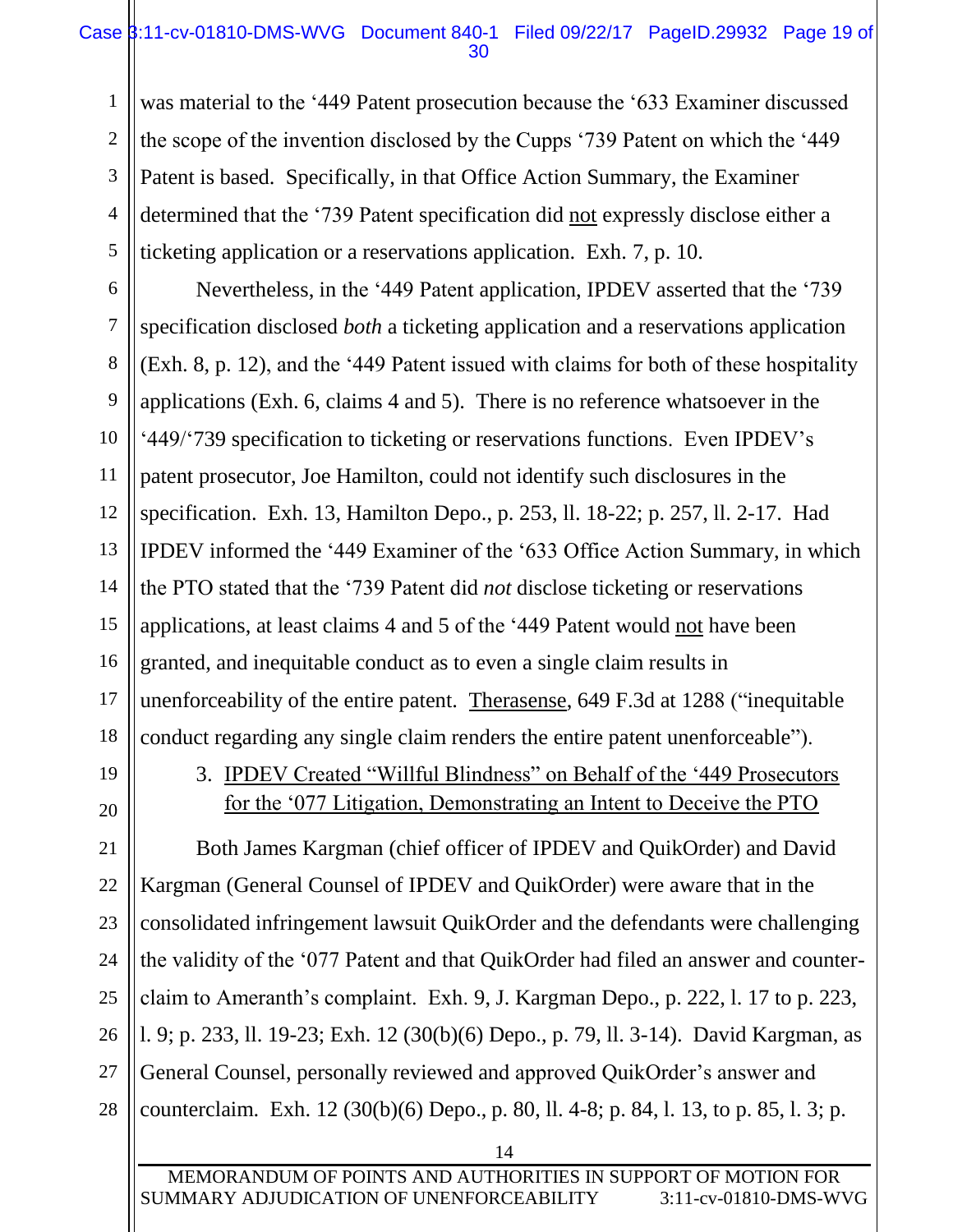1 2 3 4 5 6 7 102, ll. 5-13 p. 113, l. 19 to p. 115, l. 3). David Kargman also knew that the Perkins Coie firm was defending Starbuck's against Ameranth's infringement claims in the lawsuit. Exh.  $12(30(b)(6)$  Depo., p. 31. ll. 10-25). Likewise, Mike Warnecke, their outside IP counsel, was aware that Perkins Coie was representing Starbucks in the Ameranth infringement litigation while simultaneously prosecuting the application for the '449 Patent seeking to copy the same claims Starbucks was challenging. Exh. 10 (M. Warnecke Depo., p. 91, ll. 2-10).

8

9

10

11

12

13

14

15

16

17

18

19

20

21

22

23

24

25

26

27

28

The attorneys working on the Ameranth infringement lawsuit reported to David Kargman as QuikOrder's General Counsel; the attorneys working on the '449 Patent prosecution reported to him as IPDEV's General Counsel. Exh. 12 (30(b)(6) Depo., p. 38, ll. 6-19). David Karman was the IPDEV agent responsible for providing the '449 prosecutors with information needed to make disclosures to the PTO (Exh. 3, D. Kargman Depo., p. 153, l. 20 to p. 154, l 23) and both David and James Kargman were involved in the '449 prosecution for IPDEV. Exh. 3 (D. Kargman Depo., p. 22, l. 19 to p. 23, l. 15); Exh. 9 (J. Kargman Depo., p. 115, ll. 10-15). See also J. Kargman Decl., Dkt. 26-2, Case No. 1303 ("IPDEV retained Perkins Coie to prosecute the '077 patent [sic] and decisions relating to prosecution were made by prosecution counsel in conjunction with IPDEV").

IPDEV acknowledges—consistent with 37 CFR  $\S1.56(c)$ -- that the duty of disclosure to the PTO extended to both of the Kargmans. Exh. 3 (D. Kargman Depo., 27, ll. 8-17); Exh. 9 (J. Kargman Depo., p. 140, ll. 8-24). IPDEV, however, did not provide the '449 prosecutors with any materials from the infringement lawsuit for '077 Patent whose claims they were copying (Exh. 12 (30(b)(6) Depo., p. 80, l. 22 to p. 81, l. 5, p. 82, l. 1 to p. 83, l. 2)), nor tell them that QuikOrder simultaneously was asserting that the identical claims of the '077 Patent were invalid. Exh. 12 (30(b)(6) Depo., p. 113, l. 19 to p. 115, l. 3). David Kargman, as IPDEV's General Counsel, forbade Jim Kargman from speaking directly to Joe Hamilton and required any communication from Jim to go through him (David)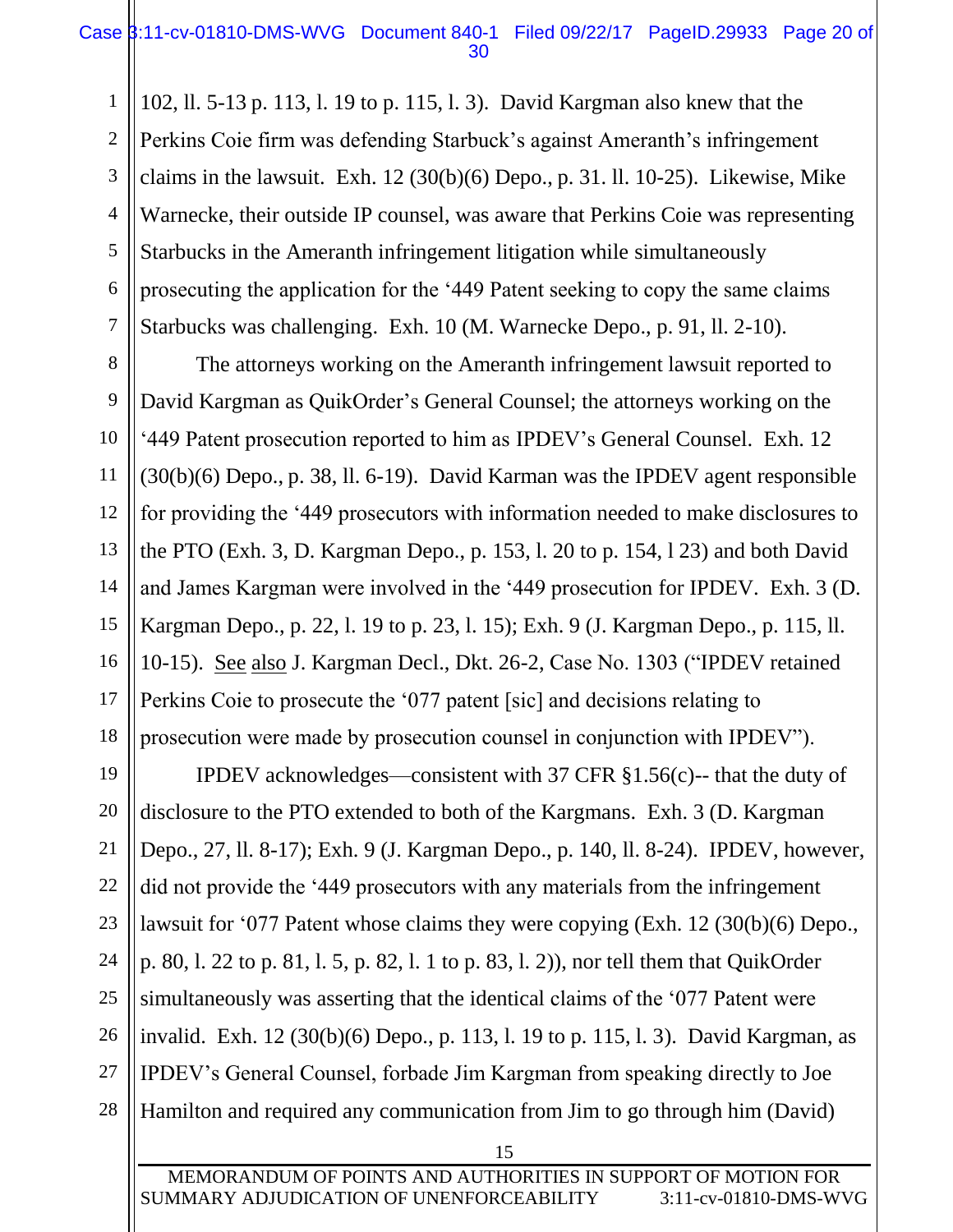because Jim would "talk too much," even going so far as to have "hung up the phone" on Jim. Exh. 9 (J. Kargman Depo., p. 186, ll. 3-23).

Nevertheless, despite IPDEV's knowledge of the invalidity charges made in the related litigation both by IPDEV's affiliate, QuikOrder, and IPDEV's law firm, Perkins Coie (on behalf of Starbucks), and QuikOrder's counterclaim attaching the '633 Office Action Summary, *none* of these materials were shared with the Perkins Coie attorneys prosecuting the '449 Patent application or disclosed to the PTO.

8 12 13 14 15 16 18 19 20 Although Joseph Hamilton was aware of Ameranth's patent infringement litigation, he did not review any documents regarding it. Exh. 13 (Hamilton Depo., p. 55, l. 17 to 56, l. 6; p. 178, l. 25 to p. 179, l. 4). Hamilton testified that he had a handful of phone conversations with George Yu, the attorney representing QuikOrder in defense of Ameranth's infringement claims. Exh. 13 (Hamilton Depo., p. 100, ll. 8-16). Yu provided Hamilton with information in connection with IPDEV's prosecution of the '449 Patent. Exh. 13 (Hamilton Depo., p. 81, ll. 3-9). Hamilton even had discussions with Yu about the Ameranth v. QuikOrder litigation before this Court. Exh. 13 (Hamilton Depo., p. 107, ll. 3-22). Despite these communications, Hamilton was not made aware that QuikOrder had filed an answer to Ameranth's complaint, and did not see a copy of the pleading until his deposition preparation in this matter. Exh. 13 (Hamilton Depo., p. 187, ll. 2-7, p. 248, ll. 12-20). Hamilton knew that Perkins Coie was representing Starbucks against Ameranth in the patent infringement litigation (Exh. 13, Hamilton Depo., p. 68, ll. 13-16), but he was screened off from any information or materials about that matter (Exh. 13, Hamilton Depo., p. 74, ll. 11-21).

1

2

3

4

5

6

7

9

10

11

17

21

Hamilton's co-prosecutor, Yingli Wang, was kept even more in the dark. She was not even made aware that Ameranth had sued QuikOrder (or Starbucks) for infringement of the '077 Patent (Exh. 14, Wang Depo., p. 51, l. 19- p. 52. l.1; p. 55, ll. 2-22), and did not know that Perkins Coie was representing Starbucks in that suit. Exh. 14 (Wang Depo., p. 35, ll. 13-18; p. 55, ll. 2-11). She was not provided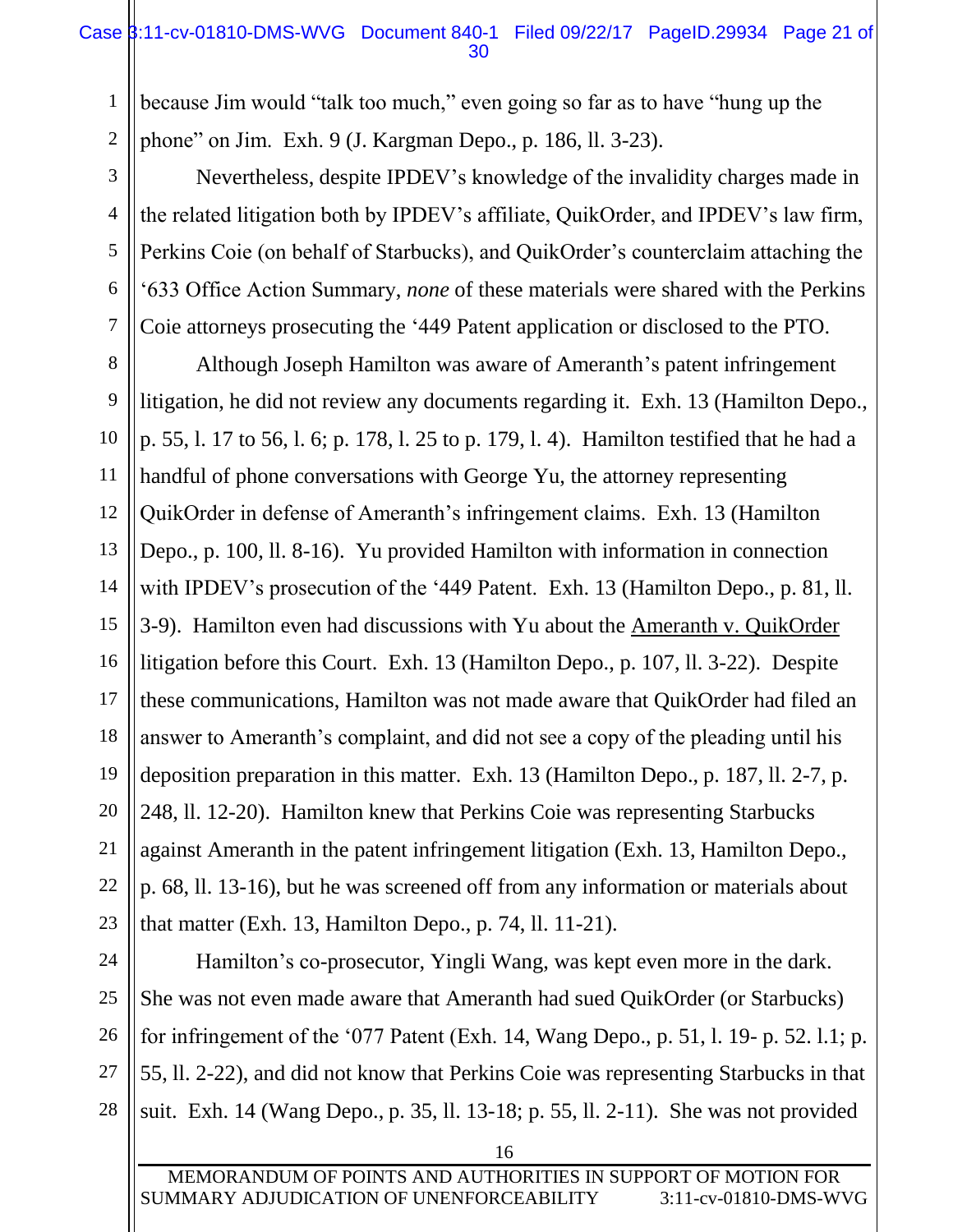## Case 3:11-cv-01810-DMS-WVG Document 840-1 Filed 09/22/17 PageID.29935 Page 22 of 30

1 2 3 4 with a copy of QuikOrder's answer or the '633 Office Action attached thereto (Exh. 14 (Wang Depo., p. 171, ll. 9-15; p. 192, ll. 14-20)), and never saw Starbuck's answer or knew that Perkins Coie had asserted that the '077 Patent claims were invalid. Exh. 14 (Wang Depo., p. 212, ll. 19-25; p. 216, ll. 13-20).

5 6 7 8 9 10 11 12 13 The patent prosecutors participated in making themselves willfully blind. Although Hamilton was aware of the Ameranth infringement litigation, he did not review any documents regarding the suits. Exh. 14 (Hamilton Depo., p. 55, l. 17 to 56, l. 6; p. 178, l. 25 to p. 179, l. 16). Yingli Wang did nothing whatsoever to determine whether there was any related litigation regarding the '077 Patent claims that should be disclosed to the PTO. Exh. 14 (Wang Depo., p. 54, ll. 6-25; p. 92, ll. 11-23; p. 95, ll. 7-20). Absurdly, IPDEV delegated all responsibility for making disclosures to prosecution counsel, who had been shut out from knowledge of the information. Exh. 12 (30(b)(6) Depo., p. 40, ll. 5-11; p. 126, l. 18 to p. 127, l. 11).

14 15

D. **IPDEV Failed to Disclose Claim Constructions of the Terms of Ameranth's Patents that Were Inconsistent with Positions Taken in the '449 Prosecution**

16 17 18 19 20 21 IPDEV and the Perkins Coie firm were aware that claim terms contained in the '077 Patent (copied in the '449 Patent) had been construed by district courts in the Eastern District of Texas in litigation over related Ameranth patents in a manner that *contradicted* the construction arguments being made by IPDEV's patent prosecution counsel to the PTO in support of the application for the '449 Patent. IPDEV concealed all of this material information.

22

23

24

25

26

27

28

1. The Issue—The EDTX Constructions of Ameranth's Patents And Determination that Cupps Does Not Teach Synchronization"

Ameranth's '077 Patent is a continuation in part of Ameranth's '850 Patent. Ameranth's '325 Patent is also a continuation of the '850 Patent. In its complaint in this action, IPDEV alleged that the claims of the '850 and '325 Patents are "obvious variants of the claims of the Ameranth '077 patent (and, hence, the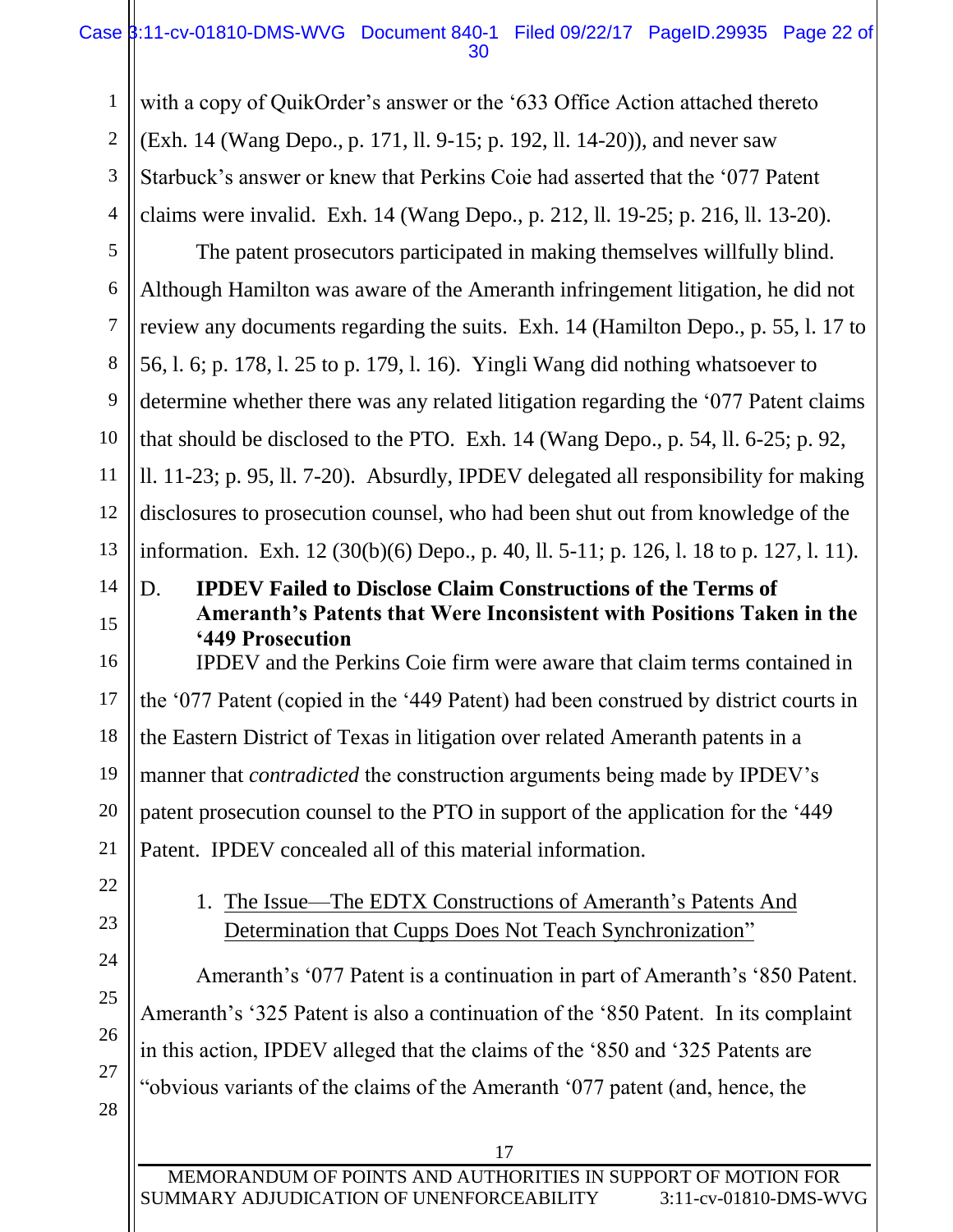1 2 IPDEV '449 patent)." IPDEV Complaint, ¶¶ 22, 24. Thus, IPDEV acknowledges the relationship between the claims and subject matter of these patents.

The claims of '850 and '325 Patents use the term "wireless handheld computing device." So too do the '077 Patent and the copy-cat '449 Patent.

3

4

5 6 7 8 9 10 11 12 13 14 15 16 17 18 19 20 The '850 and '325 Patents were litigated in the U.S. District Court for the Eastern District of Texas in the Menusoft and Par lawsuits. In those proceedings several terms were construed by the Court. Among those was "wireless handheld computing device." In Judge Everingham's April 21, 2010 claim construction order in the Menusoft suit, "wireless handheld computing device" was construed "to mean 'a wireless computing device that is sized to be held in one's hand.'" Exh. 15, p. 24. This construction posed an acute dilemma for IPDEV, because the specification for the '739 and '449 Patents *nowhere* discloses any such device. The closest the '739/'449 specification comes is a distant reference to a "laptop," distinct from a handheld. See Exh. 17. For that reason, in the application for the '449 Patent, IPDEV misrepresented to the Examiner that "Laptop is a handheld computer, thus the Specification as filed provides proper written description for 'handheld computing device.'" Exh. 8, p. 5. IPDEV's argument is inconsistent with both the PTAB's and this Court's recognition that the thrust of the claimed invention was reformatting for non-PC standard "PDA" size displays. See Exh. 5. pp. 27-28; Dkt. 57, pp. 3-4, Case No. 12-cv-00739.

21 22 23 24 25 26 27 28 Another central claim term to the '850, '325, '077 and copy-cat '449 Patents is the term "synchronized," as the claimed inventions involve synchronization of applications and data throughout a connected system. "Synchronized" was construed by Judge Payne in the Par suit. In his August 10, 2012 claim construction order, Judge Payne explained how the synchronization element of Ameranth's patents *distinguished them from the '739 Cupps Patent* (on which IPDEV's '449 Patent relies). In Judge Payne's words: "**Cupps did not disclose synchronization.** The Cupps reference discloses an online ordering system where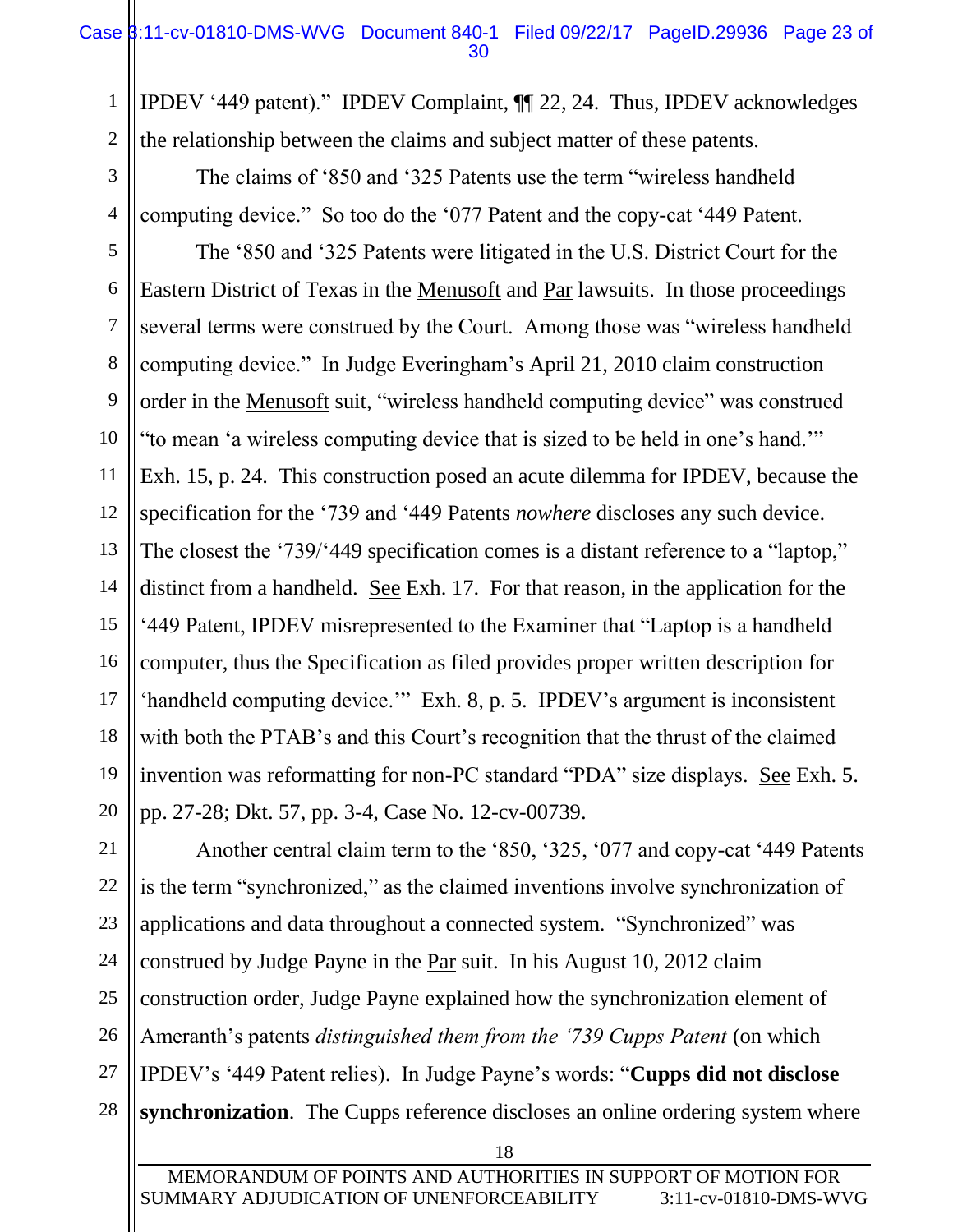## Case  $\frac{1}{3}$ :11-cv-01810-DMS-WVG Document 840-1 Filed 09/22/17 PageID.29937 Page 24 of 30

the client devices interact directly with dynamically generated web pages. Thus, there is **no suggestion or disclosure** that applications or data must be synchronized ...." Exh. 16, p. 15 (emphasis added). Despite the clear materiality of this ruling, IPDEV and its counsel withheld this order from the '449 Examiner.

1

2

3

4

5

6

7

8

9

10

11

12

13

14

15

16

17

18

19

20

21

22

23

24

25

26

27

# 2. Failure to Disclose the EDTX Claim Construction Orders Was Material

IPDEV's failure to disclose the court orders construing "wireless handheld computing device" and "synchronized" and concluding that the '739 Patent specification did *not* disclose "synchronization" were material because if the '449 Examiner knew of these related litigation orders he would *not* have allowed the patent. See MPEP §2001.6(c) ("Where the subject matter for which a patent is being sought is or has been involved in litigation, the existence of such litigation and any other material information arising therefrom must be brought to the attention of the U.S. Patent and Trademark Office"); DaimlerChrysler v. Feuling Adv. Tech., Inc., 276 F.Supp.2d 1054, 1062-63 (S.D. Cal. 2003); Mallinckrodt, Inc. v. Masimo Corp., 147 Fed. Appx. 158, 183-4 (Fed. Cir. 2005)(Failure to disclose claim constructions of same terms was inequitable conduct). See also Levitron Mfg. Co. v. Univ. Sec. Instr., 606 F.3d at 1362 (Fed. Cir. 2010).

In order to persuade the '449 Examiner that the Cupps '739 Patent specification taught and disclosed the core claim element "wireless handheld computing device," IPDEV and its patent counsel presented a misleading argument that is contrary to the claim construction issued by Judge Everingham in Menusoft. The Cupps specification nowhere refers to wireless handheld computing devices, smartphones, PDA's or other non-PC standard display devices. The Cupps specification does, however, use the term "client computer," and states that: "A client computer can be any type of computing device, such as but not limited to, desktop computers, work-stations, laptops, and/or mainframe computers." Based on this, IPDEV made the tautological argument in its Preliminary Statement to the

28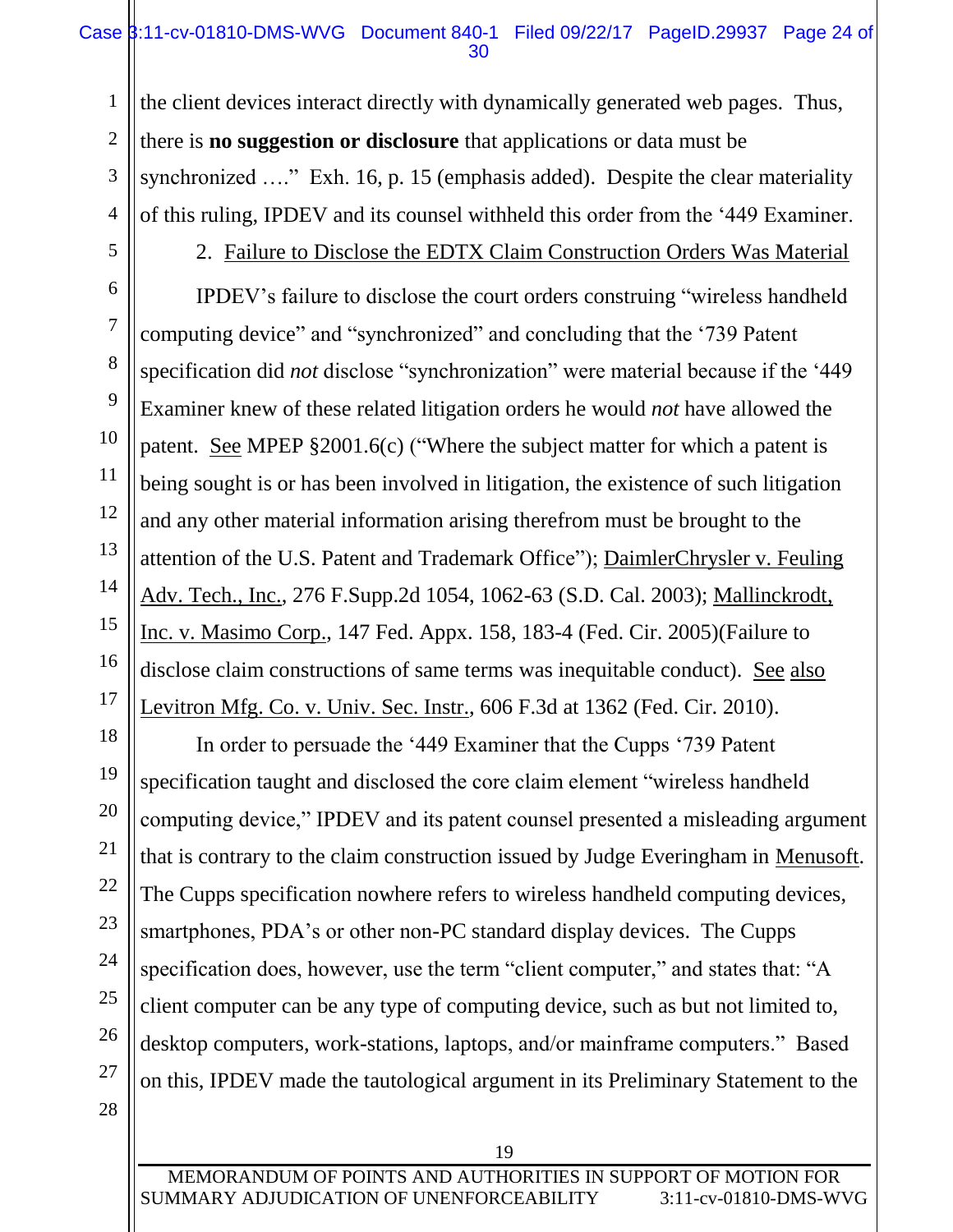PTO that: "Laptop is a handheld computer, thus, the Specification as filed provides proper written description for 'handheld computing device.'" Exh. 8, p. 5.

A fatal flaw with this argument, however, is that it is flatly contradicted by the construction of "wireless handheld computing device" issued in the Eastern District of Texas (and contrary to that used by the PTAB in the '077 Patent CBM, *supra*). Judge Everingham held that the claim term meant "a wireless computing device that is sized to be held in one's hand." A laptop computer is not "sized to be held in one's hand," much less being capable of being operated in such a manner. Exh. 17. Had the '449 Examiner been apprised of the court's construction of this core claim term, he would not have accepted IPDEV's false representation that reference to a "laptop" sufficiently disclosed a "wireless handheld computing device," and the '449 Patent would not have been issued.

13 14 15 16 17 18 19 20 21 Likewise, IPDEV represented to the '449 Examiner in its Preliminary Statement that the Cupps specification supposedly taught that hospitality data was "synchronized in real time" (referring to Figure 12B of the specification). Exh. 8, p. 6. IPDEV pointedly did *not* reveal to the Examiner that Judge Payne, in in his August 10, 2012 claim construction order, actually had construed the term "synchronized" as used in the related patents and specifically found that "Cupps did not disclose synchronization." If this judicial determination—flatly contradictory to IPDEV's prosecution arguments—had been disclosed to the '449 Examiner, he would not have issued the '449 Patent.

22 23

24

25

26

1

2

3

4

5

6

7

8

9

10

11

12

3. The '449 Prosecuting Attorneys Were Made Willfully Blind to the Judicial Claim Constructions

IPDEV and Perkins Coie were aware of the related litigation in the Eastern District of Texas and the claim construction orders therefrom, but concealed this information from the '449 prosecutors and consequently from the '449 Examiner.

27 28 Starbucks' answer and counterclaim in the consolidated infringement action (filed by Perkins Coie) specifically referred to the infringement suits on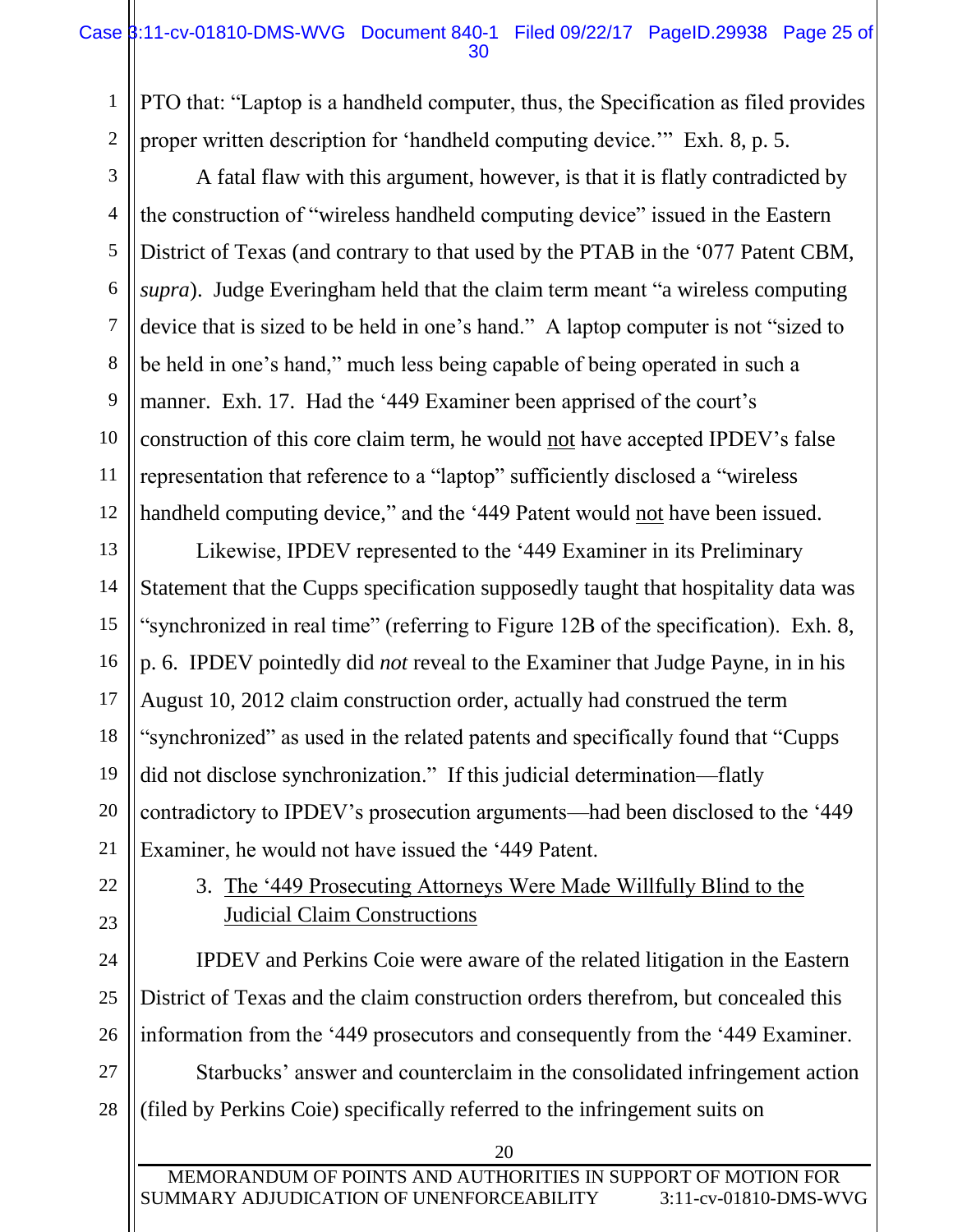## Case 3:11-cv-01810-DMS-WVG Document 840-1 Filed 09/22/17 PageID.29939 Page 26 of 30

1 2 3 4 5 6 7 8 9 10 11 12 13 14 15 16 17 18 19 20 21 22 23 24 25 26 27 Ameranth's '850 and '325 patents in the Eastern District of Texas. Dkt. 11, p. 9 (Case No. 13-cv-1072). Defendant Hilton brought a motion to dismiss Ameranth's complaints in July of 2013 on the grounds that Ameranth should be collaterally estopped by the judgments in the Par and Menusoft lawsuits. Dkt. 17, Case No. 12-cv-1636. QuikOrder's Rule 26(a) Initial Disclosures served on Ameranth list, among the documents that QuikOrder contends support its defenses and counterclaims: "pleadings, orders, deposition transcripts and exhibits from prior litigation related to the patents-in-suit." Exh. 1, p. 14. More pointedly, during a telephonic status before this Court on September 12, 2013, the defendants acknowledged that they were aware of and had analyzed t*he claim construction orders from the Eastern District of Texas*. The following exchange occurred: *The Court*: "Do the parties, either plaintiff or defendants or both, intend to file motions for issue preclusion with respect to the claim construction that was done in the Menusoft and the Par case?" *Mr. Zembek*: "The defendants are continuing to identify the claim terms that we would seek your construction on, as well to try to coordinate as much as possible as to a common set of claim constructions that we would offer. The defendants believe that to the extent there is a construction that we believe is adverse to Ameranth that Ameranth would be collaterally estopped from challenging such construction. The corollary of that is each of the individual defendants still have the opportunity to challenge any construction that Ameranth believes is favorable to it from the prior underlying cases." Exh. 11 (Rptr. Trans., pp. 10-11). Thus, the defendants in the consolidated infringement litigation, including IPDEV's affiliate QuikOrder (represented by George Yu) and Starbucks (represented by Perkins Coie) knew of and examined the claim construction orders from the Menusoft and Par lawsuits. The attorneys representing QuikOrder in the Ameranth infringement litigation (primarily George Yu) reported to David Kargman as General Counsel.

Exh. 12 (30(b)(6) Depo., p. 38, ll. 6-19). Both David Kargman, as IPDEV's

28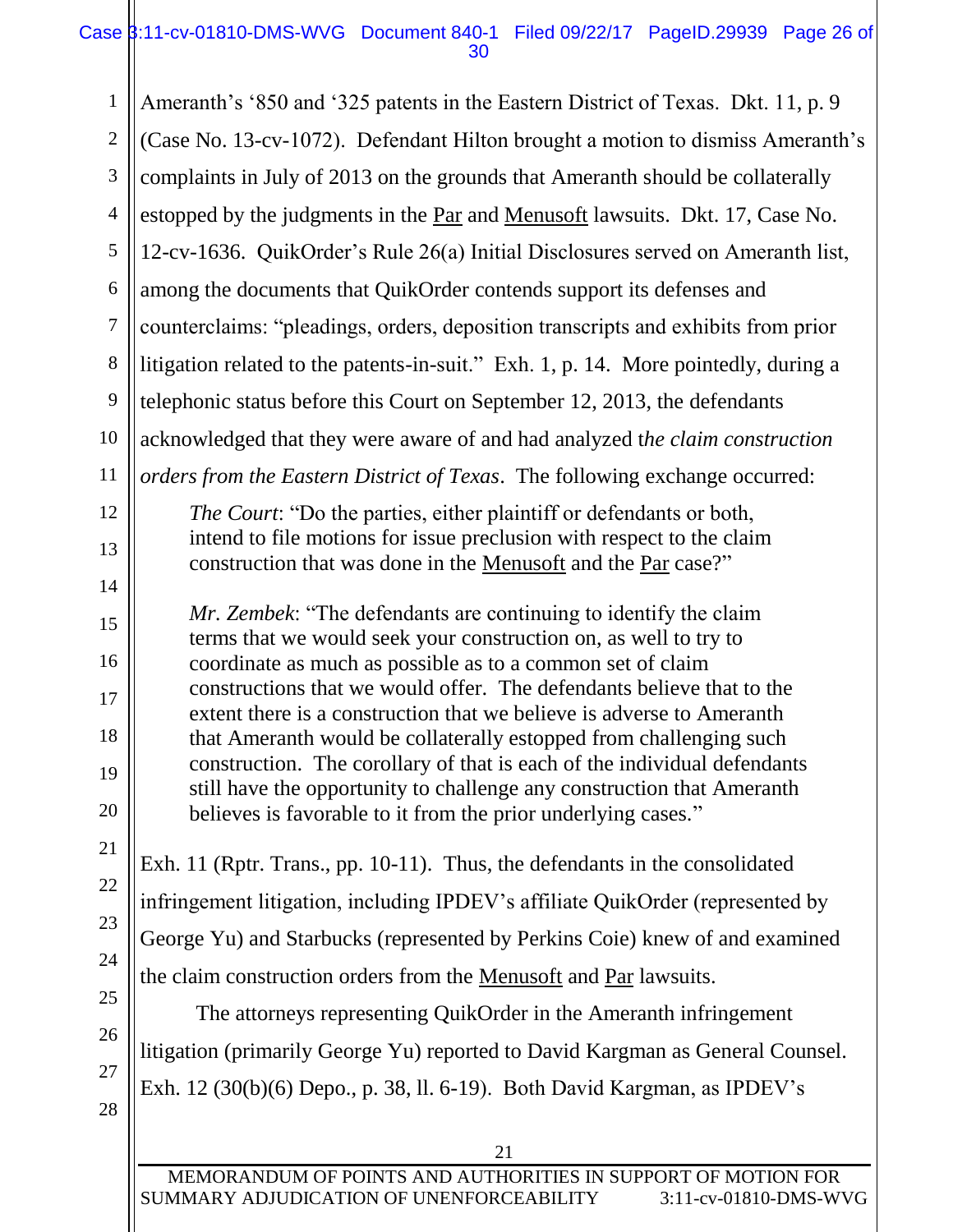### Case 3:11-cv-01810-DMS-WVG Document 840-1 Filed 09/22/17 PageID.29940 Page 27 of 30

1 2 3 4 5 6 7 8 9 10 11 12 General Counsel, and Jim Kargman, as its chief officer, reviewed the Preliminary Statement filed by Perkins Coie behalf of IPDEV with the PTO representing that that the Cupps specification disclosed the terms of the '077 and '449 Patent claims, including the terms "wireless handheld computing device" and "synchronized." Exh. 12 (30(b)(6) Depo., p. 98, ll. 11-19; p. 99, ll. 4-11). George Yu, QuikOrder's counsel, spoke with Joe Hamilton, the '449 Patent prosecutor at Perkins Coie, after the Notice of Allowance for the '449 Patent issued but before the '449 Patent itself issued. Exh. 12 (30(b)(6) Depo., p. 76, l. 23 to p. 77, l. 18); Exh. 13 (Hamilton Depo., p. 188, l. 14 to p. 191, l. 12). The '449 Patent formally issued on May 27, 2014. The duty of disclosure and candor to the PTO in connection with the '449 Patent prosecution continued right up until the issuance of the patent. Exh. 13 (Hamilton Depo., p. 284, ll. 10-12); Exh. 12 (30(b)(6) Depo., p. 31, ll. 1-8).

13 14 15 16 17 18 19 20 21 22 23 24 25 26 27 28 George Yu, counsel for QuikOrder, filed IPDEV's priority of invention lawsuit in this Court on May 27, 2014, *the same day* that the '449 Patent issued. David Kargman, IPDEV's General Counsel, reviewed IPDEV's complaint before it was filed with the Court. Clearly IPDEV—through both George Yu and David Kargman—knew of the Par and Menusoft claim construction orders prior to formal issuance of the '449 Patent through their involvement with the consolidated patent infringement litigation before this Court, as discussed above. Despite such knowledge, IPDEV (and the Perkins Coie firm, by establishing an "ethical wall") kept the '449 prosecutors—and the PTO—in the dark. The '449 prosecutors contributed to their blindness, making no inquiry whatsoever as to whether any of the claim terms of the Ameranth patents had ever been construed (Exh. 14 (Wang Depo., p. 96, l. 12-p. 97, l. 4)), including terms such as wireless handheld computing device and synchronized (Exh. 14 (Wang Depo., p. 134, ll. 2-17, p. 135, l. 10 to p. 136, l. 8)). They admit, however, that claim constructions can have a significant effect on the determination of whether a claim term is supported by a specification. Exh. 13 (Hamilton Depo., p. 281, l. 21, to p. 282, l. 8).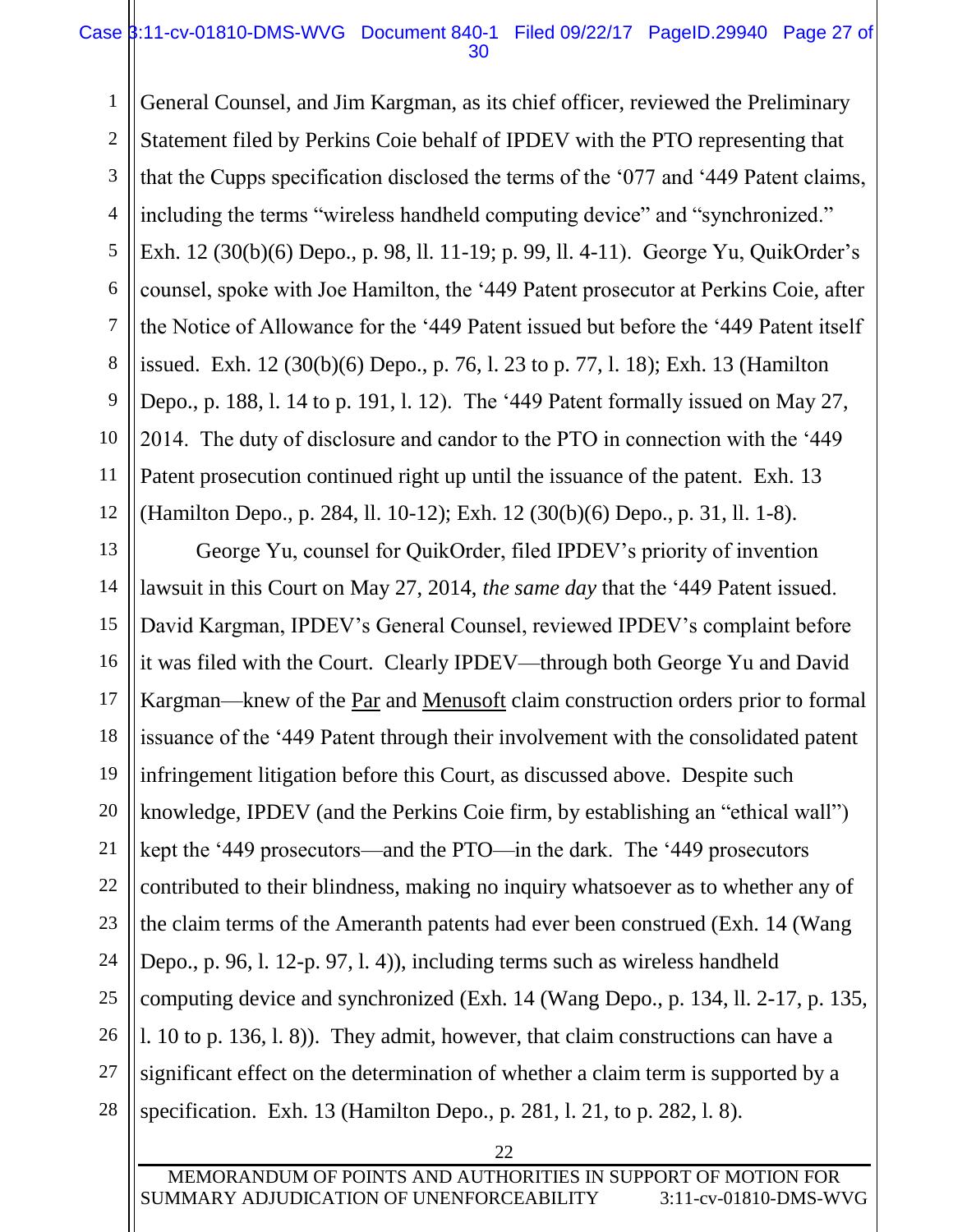The fact that IPDEV made the '449 Patent prosecutors-- with their acquiescence-- willfully blind to material constructions of central claim terms of the '077 and '449 Patents that contradicted the representations the prosecutors were making in filings with the PTO clearly demonstrates intent to deceive.

E. **IPDEV Intentionally Failed To Disclose That The Claims Of The '077 Patent Were Issued and Allowed Over The Cupps '739 Patent**  Ameranth's '077 Patent claims were allowed over IPDEV's '739 Patent.

See Exh. 2, p. 2. IPDEV's failure to disclose that the '077 claims (as well as the claims of Ameranth's related '850 and '325 Patents) were allowed over Cupps was intentional and material. IPDEV's principals and counsel clearly knew that the '077 claims were allowed over Cupps because they reviewed the '077 file history to copy the claims. QuikOrder's Rule 26(a) Initial Disclosures list '077 prosecution history documents among those QuikOrder intends to use in support of its defenses and counterclaims. Exh. 1, p. 14. Ameranth produced the complete file history of the '077 Patent to the defendants in the consolidated infringement lawsuit, including to IPDEV's affiliate QuikOrder and to Starbucks, represented by Perkins Coie. Osborne Decl., ¶ 24. James and David Kargman are charged with knowledge of the '077 prosecution files as principals of QuikOrder. Finally, Joe Hamilton, who prosecuted the '449 Patent application, testified that he had a copy of the '077 Patent file history (Exh. 13 (Hamilton Depo., p. 90, ll. 13-17)), that he looked at the '077 Patent file history (Id. at p. 91, ll. 9-16), and looked at documents in the '077 Patent file history (Id. at p. 250, ll. 16-24).

The PTO's grant of the '077 Patent claims over Cupps demonstrates that Cupps did not render the '077 claims obvious. The PTO's determination of patentability of the '077 claims over Cupps was adverse to IPDEV's right to patent those claims based on the Cupps specification. The Cupps disclosure clearly could not satisfy the written description requirement as to those claims because the claims were not even obvious in view of Cupps. The written description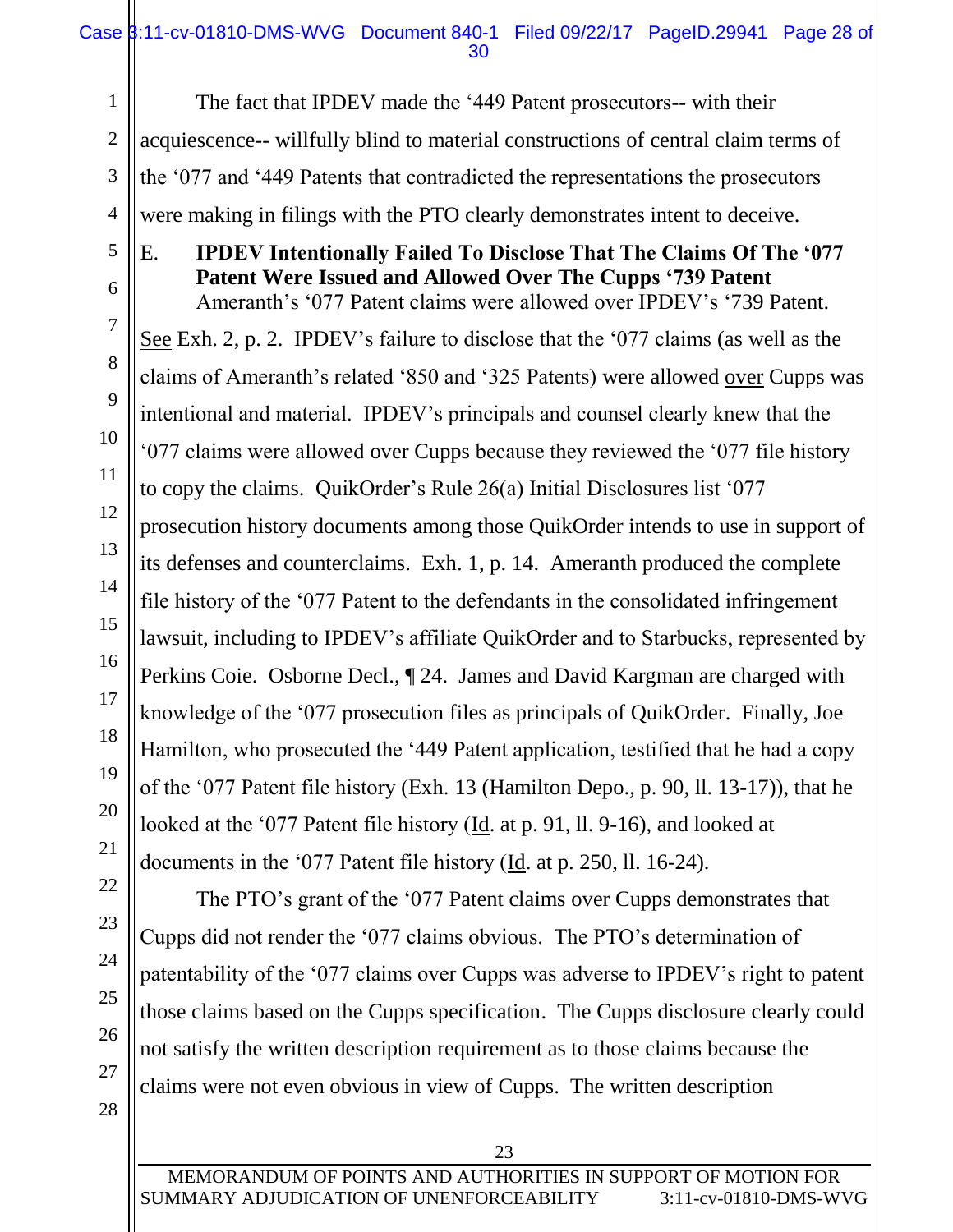## Case 3:11-cv-01810-DMS-WVG Document 840-1 Filed 09/22/17 PageID.29942 Page 29 of 30

requirement requires a showing that an inventor had possession of the claimed invention, which is a higher burden than obviousness. Obviousness is insufficient to satisfy the written description requirement. See Lockwood v. American Airlines, Inc., 107 F.3d 1565, 1572 (Fed. Cir. 1997). Because there was not obviousness, there could *not* have been sufficient written description.

IPDEV cannot excuse its failure to disclose the allowance of the '077 claims over Cupps by arguing that it identified the '077 Patent to the '449 Patent Examiner. IPDEV argued that the Cupps disclosure supported the copied claims; no examiner would have suspected that a party would copy claims and contend it was the inventor of them knowing that the claims had been issued *over* its patent specification. IPDEV was obligated to disclose all known contrary conclusions. Not doing so was an affirmative misrepresentation that Cupps supported the claims in conflict with the determination of a different Examiner that it did not. An intent to deceive the '449 Examiner is the single most reasonable inference to be drawn from IPDEV's failure to disclose this information to the Examiner.

### **III. CONCLUSION**

17 18 19 20 21 22 23 24 25 26 27 IPDEV was required to advise the '449 Examiner of the multiple existing district court claim constructions, but did not. IPDEV was required to advise the '449 Examiner of the CBM petitions challenging patentability of the very claims IPDEV was pursuing, but did not. IPDEV was required to advise the '449 Examiner of the PTAB's CBM order contradicting IPDEV's position in the '449 prosecution, but did not. IPDEV was required to advise the '449 Examiner of the determination made by other examiners of the scope of the Cupps specification adverse to IPDEV's prosecution position, but did not. IPDEV was required to advise the '449 Examiner of all the related litigation, but did not. Not a single bit or page of this information, nor any IDS whatsoever, was filed with the '449 Examiner. The information was intentionally withheld from the PTO, as IPDEV

28

1

2

3

4

5

6

7

8

9

10

11

12

13

14

15

16